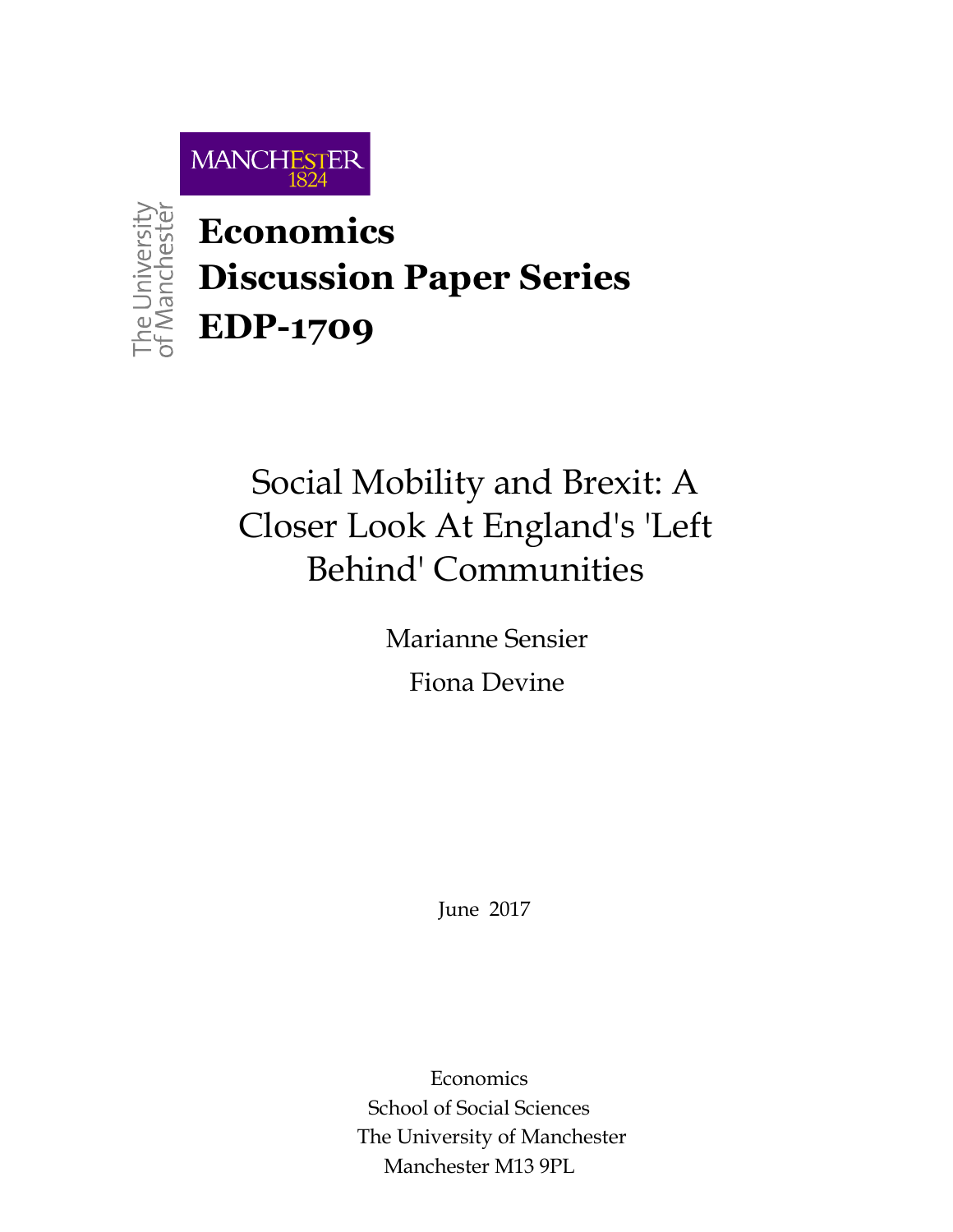## **Social Mobility and Brexit: A Closer Look at England's 'Left Behind' Communities**

## **Marianne Sensier**†

(marianne.sensier@manchester.ac.uk)

†Economics, School of Social Sciences and

Arthur Lewis Building, The University of Manchester,

Oxford Road, Manchester, M13 9PL, UK

#### **and**

### **Fiona Devine\***

(fiona.devine@manchester.ac.uk)

\*Sociology, School of Social Sciences and Alliance Manchester Business **School** 

Alliance MBS East, University of Manchester,

Booth Street East, Manchester, M13 9SS, UK

June 2017

#### **Abstract**

We examine linkages between the Social Mobility Commission's index and the EU referendum leave vote for 324 English local authorities. We find strong correlation suggesting that those areas with lower social mobility were more likely to have voted leave in the EU referendum. There is also strong correlation between low adult opportunity and higher leave vote. We look at regions separately and discover this is not North. vs South issue as dissatisfaction with the EU exists across England and particularly for the communities that have been left behind by the forces of globalisation.

JEL: C01, D72, J60.

Keywords: social mobility, EU referendum, correlations, cross-section regression.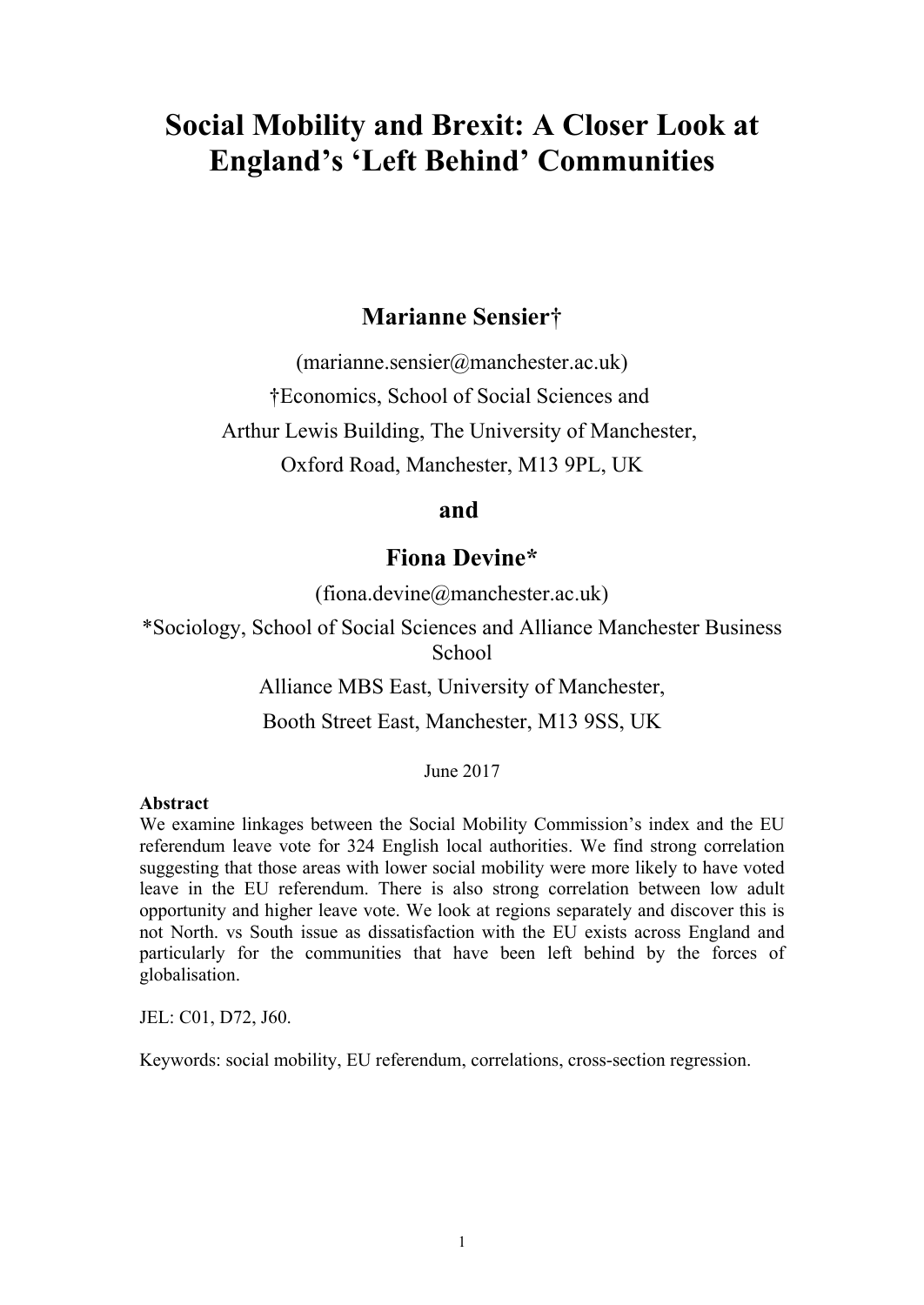#### **Introduction**

In the European Union (EU) referendum held in the UK on  $23<sup>rd</sup>$  June 2016 51.9% of the electorate voted to leave the EU and 48.1% to remain. Within the UK the leave result for England was higher at 53.4% and for Wales 52.5% and both Scotland (38% leave vote) and Northern Ireland (44.2% leave vote) voted to remain. The mass of news stories and analysis that followed the result have again drawn attention to the unbalanced nature of the UK economy. Numerous theories have been put forward in the wake of the referendum on why people voted to leave the EU. These range from immigration, austerity, sovereignty, education, demographics to communities feeling left behind by the forces of globalisation. Some communities, with low levels of education and skills, have been left unequipped to deal with the competitive nature of the global economy where the race to the bottom of low wages and insecure work contracts has left many families relying on precarious employment, welfare benefits and food banks.

At the heart of this debate is the fact that we are living in a very unequal society and the referendum has laid bare divisions by income, education, age, geography and class. The Government's Social Mobility Commission (2016b) has shown that children born in Margaret Thatcher's 1980s Britain are the first post-war cohort to start their working lives on lower incomes than their immediate predecessors. Social mobility has stalled for an entire generation.

In this paper we investigate if varying patterns of social mobility across England are related to the way people voted in the EU referendum. We correlate the leave share of the vote for  $324$  English local authorities<sup>1</sup> with the Social Mobility Commission (2016a) indices which measure the overall life chances and then those for early years, school age children, youth and adult stages of life. In the next section we review the literature on the EU referendum results and surrounding debate. In section 3 we describe the Social Mobility Commission's index and compare these to the regional Brexit voting patterns in England. In section 4 we present the correlation and regression analysis for English local authorities between the Brexit vote and social mobility characteristics contained in the index. In section 5 we conclude. To preview our results we find a significant relationship between the overall social mobility index and the EU referendum leave vote for English local authorities, indicating that places with higher leave votes have lower social mobility.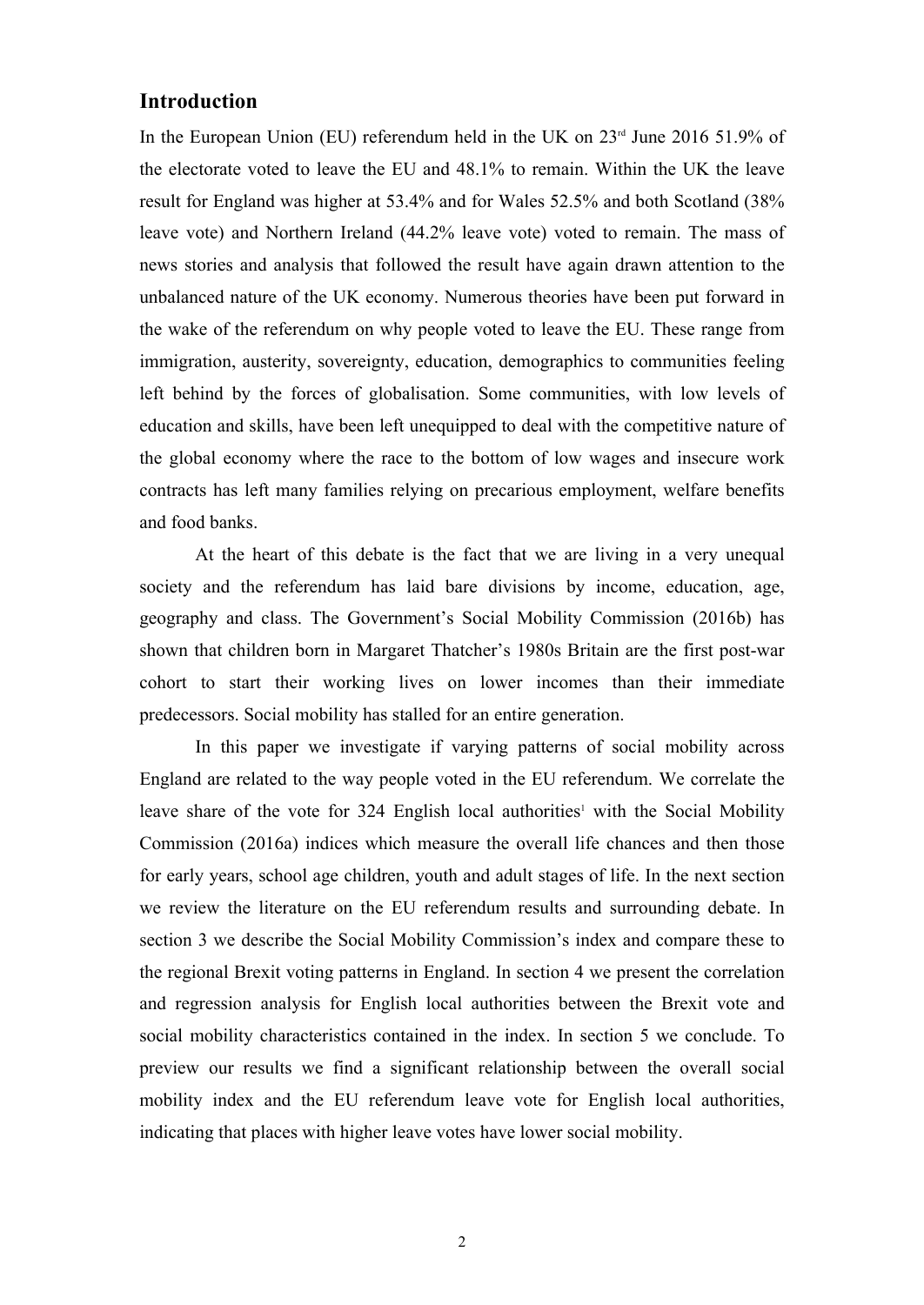#### **The Brexit Vote, Inequalities and Social Mobility**

The political turmoil that has followed the EU Referendum result has been unprecedented with a change of Prime Minister and cabinet, a leadership challenge in the Labour party and Theresa May calling for a General Election on 8<sup>th</sup> June, less than one year after the Brexit vote. The Ashcroft (2016) poll suggested a class divide in the vote with 57% of the professional class (social grade AB) voting to remain in the EU, 51% of social grade C1 (supervisory, clerical and admin) and 64% of the working classes (social grades C2 and DE) voting to leave<sup>2</sup>. For further discussion of class and inequalities see Devine and Sensier (2017).

Ashcroft (2016) also reported an age divide with 73% of 18 to 24 year olds voting to remain and 60% of those aged 65 or over voting to leave. For the geographical divide we present the share of the vote for those who voted to leave the EU by English regions in Table 1 along with the local authority with the highest leave vote in each region. The only English region that voted to remain in the EU was London which has been highlighted by the Social Mobility Commission (2016a) as pulling away from the rest of the county in terms of opportunity.

| Table 1: EU Referendum vote by English region |       |       |                              |                  |
|-----------------------------------------------|-------|-------|------------------------------|------------------|
| <b>Region</b>                                 | Leave | Remai | <b>Highest Leave vote LA</b> | <b>Leave LAs</b> |
|                                               |       | n     |                              |                  |
| North East                                    | 58%   | 42%   | Hartlepool $(69.6\%)$        | 11/12            |
| North West                                    | 53.7% | 46.3% | Blackpool $(67.5\%)$         | 32/39            |
| Yorkshire & Humber                            | 57.7% | 42.3% | NE Lincolnshire $(69.9\%)$   | 18/21            |
| East Midlands                                 | 58.8% | 41.2% | Boston $(75.6\%)$            | 38/40            |
| <b>West Midlands</b>                          | 59.3% | 40.7% | Stoke-on-Trent $(69.4\%)$    | 29/30            |
| East of England                               | 56.5% | 43.5% | Castle Point $(72.7%)$       | 42/47            |
| London                                        | 40.1% | 59.9% | Havering $(69.7\%)$          | 5/32             |
| South East                                    | 51.8% | 48.2% | Gravesham $(65.4\%)$         | 43/67            |
| South West                                    | 52.6% | 47.4% | Torbay $(63.2\%)$            | 28/36            |

**Table 1: EU Referendum vote by English region**

Note: Data from BBC web-site. Last column is leave LAs out of total in each region, the total for England is 246/324.

A number of empirical studies test indicators that relate to the Leave vote. Goodwin and Heath (2016a) estimate a multivariate regression with the share of the leave vote for 380 local authorities in England, Wales and Scotland as their dependent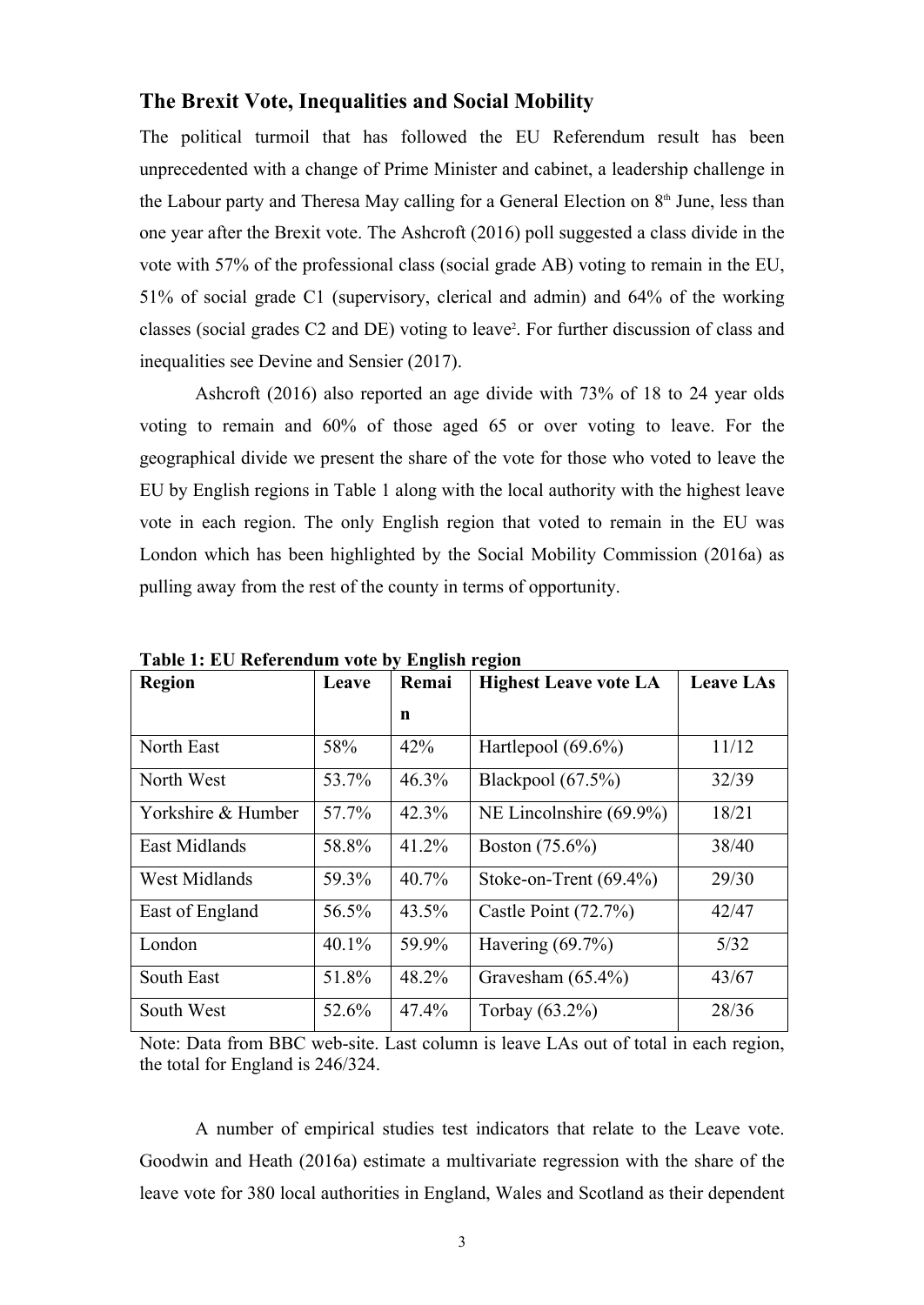variable and 2011 Census data for explanatory variables along with voting patterns in the 2014 EU elections. Goodwin and Heath (2016a) find a significant relationship of places with a higher share of older people (aged 65+), people with no qualifications and people who voted for UKIP in 2014 (see also Ford and Goodwin, 2014) and the leave vote in the EU referendum. They also include the percentage of EU migration to an area but find it is the change of EU migration over a decade that is more related to the leave vote. In a further study Goodwin and Heath (2016b) utilise British Election survey data for individuals and use logistic regression to identify factors that were associated with people voting to leave. They find that white people on a lower income, older and lower educated were more likely to have voted to leave. When they include Census data by Parliamentary Constituency they find a much greater polarisation of the leave vote along education lines. In their model they interact people with University degrees and the education profile for an area and estimate predicted support for leave by categorising "high skilled areas", where more than 60% of the population have a degree (they assume greater opportunities exist in these places), were the most likely to have voted remain. "Lower skilled areas" (where less than 10% of the population have a degree) were far more likely to have voted leave BUT more educated people within those localities were more likely to have voted leave due to the lack of opportunities that exist. Becker, et al (2016) analyse the Brexit results at the district and ward level for Great Britain using a search algorithm for the best possible combination of variables from regressions, by minimising the Akaike information criteria and excluding highly correlated regressors. They find the strongest predictors of the leave vote to be the share of older voters (aged 60+) and the places with a greater share of people with few or no qualifications, along with areas that have had a strong tradition of manufacturing employment, low pay and high unemployment. They also find that areas that had the most fiscal consolidation (austerity) and lower quality NHS provision were more likely to have voted leave.

To shed light on the extent of inequalities that exist within our society you need to go back to 1970s Britain (see Piketty, 2015).. In the mid-1970s Britain reached its most equal state ever in income (see page 11 of Jenkins, 2015) after decades of steady social progress and progressive taxation. But the Thatcher revolution of the 1980s started financial deregulation (see Tanndal and Waldenström, 2016), cut top taxes and curbed trade union power<sup>3</sup>. This allowed the pay of the working classes to fall and growth of top earnings to rise. Nationally real average weekly earnings are still £20 below the pre-recession peak level of £490 in 2008<sup>4</sup>. Bell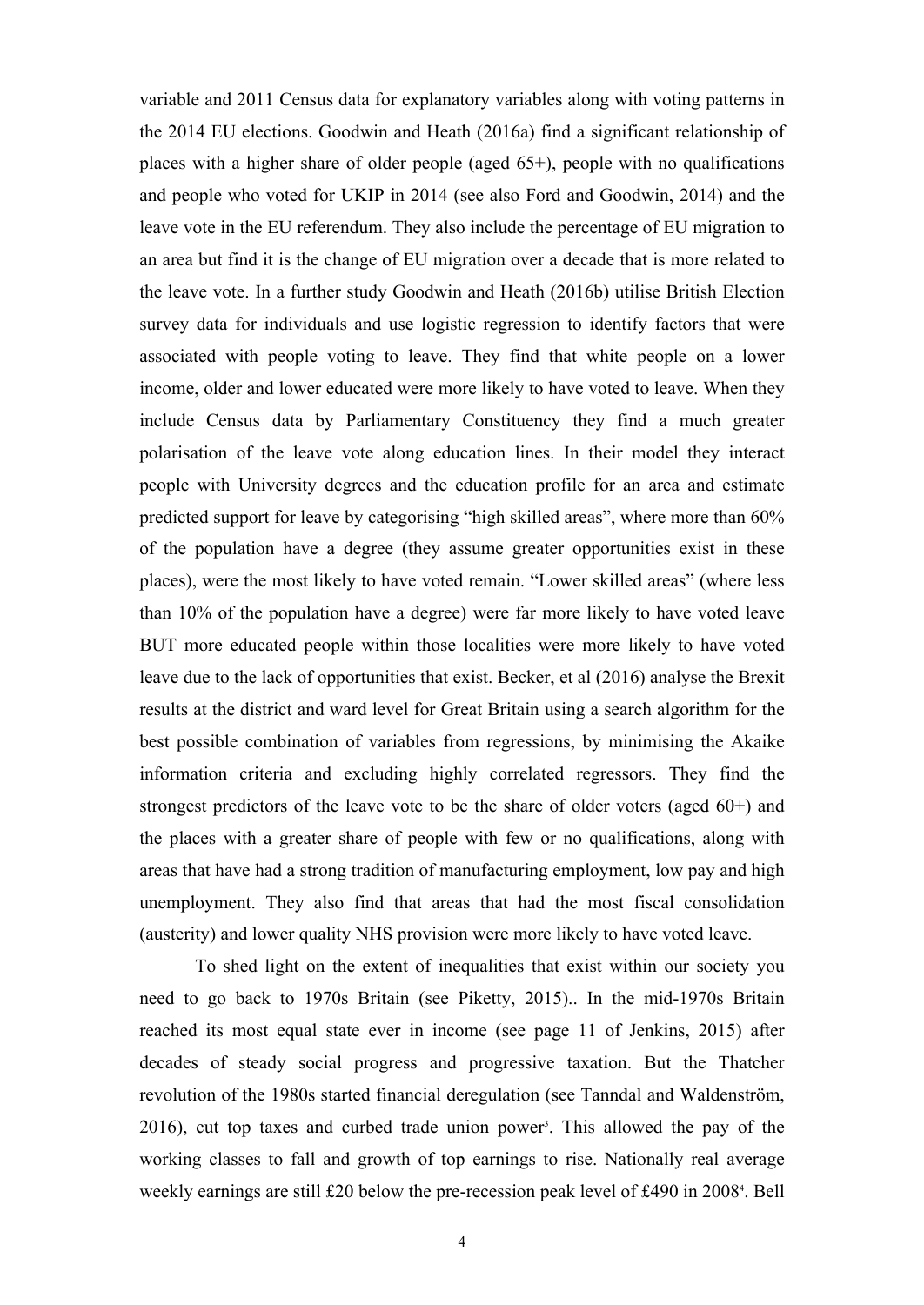and Machin (2016) compare the real median weekly wage in 380 British local authorities and find 62 places have actually seen falls in the real wage between 1997 and 2015. The UK economy in the early 1980s was in recession and faced a double whammy of high exchange rates (driven by North Sea Oil revenues) and high interest rates. But as Coyle (2016a) points out it was automation and technological change that caused so many mills and factories to close. As older machines became obsolete little effort was made to replace infrastructure and redeploy the thousands of workers who lost manufacturing jobs. Shafique (2016) discusses the link between the high leave vote and places left behind by the competitive forces of globalisation where traditional manufacturing workers lost their jobs and areas went from full employment in 1960s to mass worklessness by 1980s. Beatty and Fothergill (2016) report that 6.5 million jobs have been lost in manufacturing and coal mining since the 1960s and generations of these left behind communities have had to rely on low paid work and welfare benefits which account for over half of the Government's budget deficit. They describe the "hidden unemployed" as those people on incapacity benefits (around 2.5 million) that are not counted in the unemployment figures. Beatty and Fothergill (2016, page 19) list 20 former industrial local authorities for England and from this list only Liverpool voted to remain in the EU. Los, et al (2017) find that the UK regions that voted strongly for leave tended also to be those same regions with greatest levels of dependency on European Union markets for their local economic development.

What these studies show us is that place is very important and is the main influence on equality of opportunity and social mobility. The Great British Class survey, (Savage et al., 2015), found a powerful spatial dimension to these inequalities with an elite and high professional and managerial middle classes concentrated in London, as a global city, and the South East. Savage and Cunningham (2016) find that high levels of social capital are highly correlated with the Brexit remain vote along with economic and cultural capital, these are again strongest in London.

#### **The Geography of Social Mobility and the Brexit Vote**

The Social Mobility Commission (SMC) remit is to monitor the progress of the Government on social mobility. In January 2016 SMC produced a social mobility index which compares the life chances of a child from disadvantaged backgrounds for the 324 local authorities of England with most data for 2014<sup>5</sup>. The index compiles indicators to measure stages of life chances in education at early years, school, youth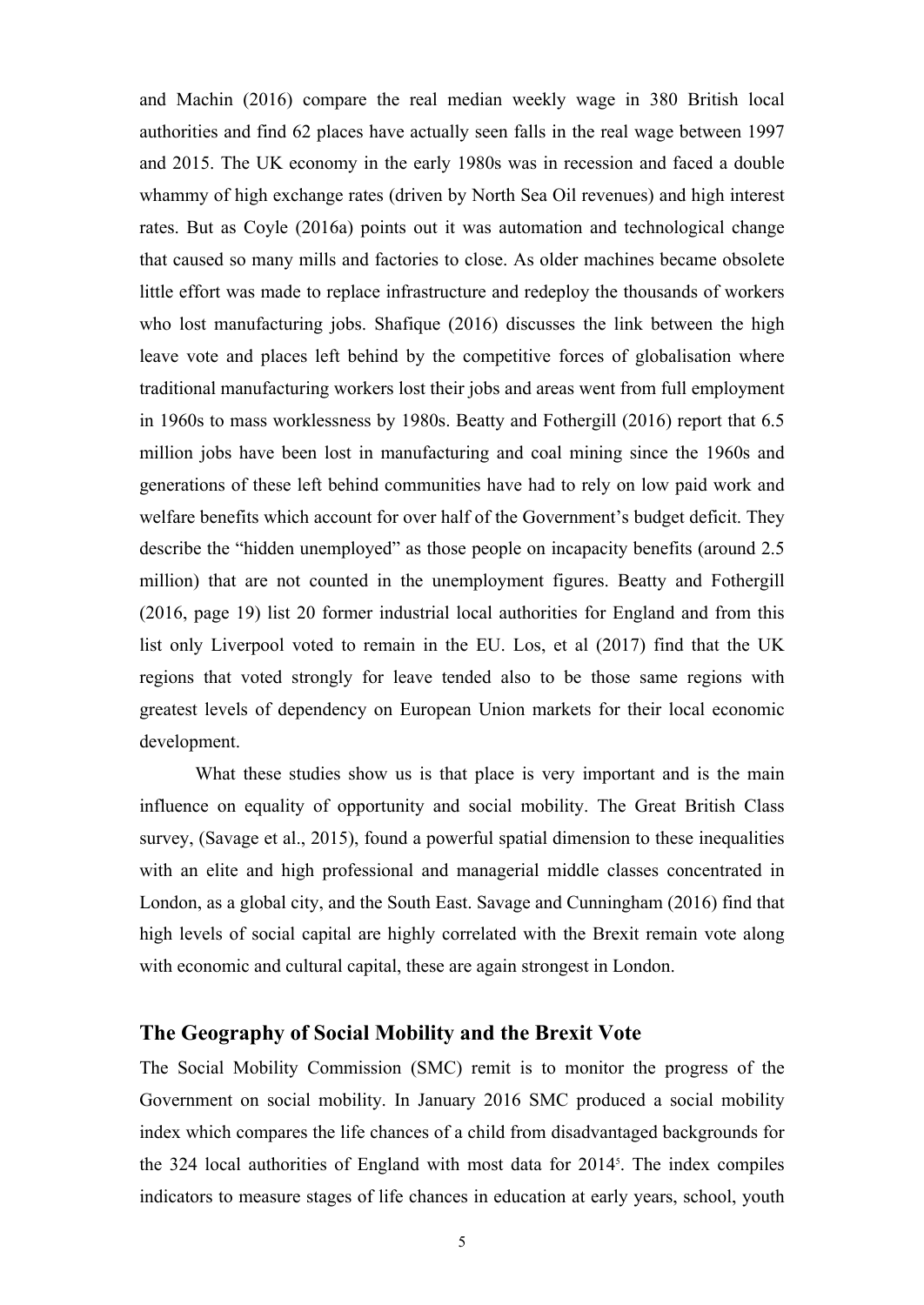and then adulthood chances in terms of job opportunities and the housing market. The index analyses short-term social mobility with education, medium-term with youth indicators and long-term with adult measures. The four components of the index are given equal weight and combined to form an overall index of social mobility. The index focuses on the upward social mobility of disadvantaged children who are eligible for free school meals (FSM) and this covers between 9-30% of children in each local authority. Most indicators are for where people are resident but some education measures are for school location. There is likely to be migration between different areas where there are selective schools and in post-16 education. The living wage indicator is based on job location in the local authority.

The report ranks the authorities from  $1<sup>st</sup>$  best for social mobility down to 324. It refers to the top 20% of local authorities as "social mobility hot-spots" with the highest overall being Westminster in London. At the other end of the range the lowest 20% are referred to as "socially mobility cold-spots" with West Somerset in the South West being the least mobile authority. 12 of these areas listed as cold spots have been earmarked to receive Government funding for additional education support that will create a research school in each of the "opportunity areas" (these include Blackpool, Derby, Norwich, Oldham, Scarborough, West Somerset, Bradford, Doncaster, Fenland & East Cambridgeshire, Hastings, Ipswich and Stoke-on-Trent)<sup>6</sup>. .

Cities in the SMC indicators like Manchester (rank 144 overall), Newcastle (128) and Birmingham (160) only do as well as the average but some, like Nottingham (310), Derby (303) and Norwich (323) do much worse than average. Also the performance of the wider conurbations is poor against the city centres in Manchester and Birmingham. Larger cities mainly voted to remain in the EU including Manchester, Liverpool, Newcastle, York, Norwich and Leeds. Those with just over 50% of the electorate voting to leave the EU included Birmingham, Nottingham and Sheffield. Coastal areas and former industrial heartlands are also on the list of social mobility cold-spots. These include former industrial or coal-mining towns (Mansfield, Corby and Barnsley) or places that are seaside resorts (Blackpool, Scarborough). These places were more inclined to vote to leave the EU as noted by Shafique (2016).

We compare the leave vote with the overall rank of the SMC's index in Table 2 noting the top 10 English local authorities in the index along with the lowest ranking including the Government's opportunity areas. From Table 2 we see that of the top 10 places with highest social mobility all are in London and they voted to remain in the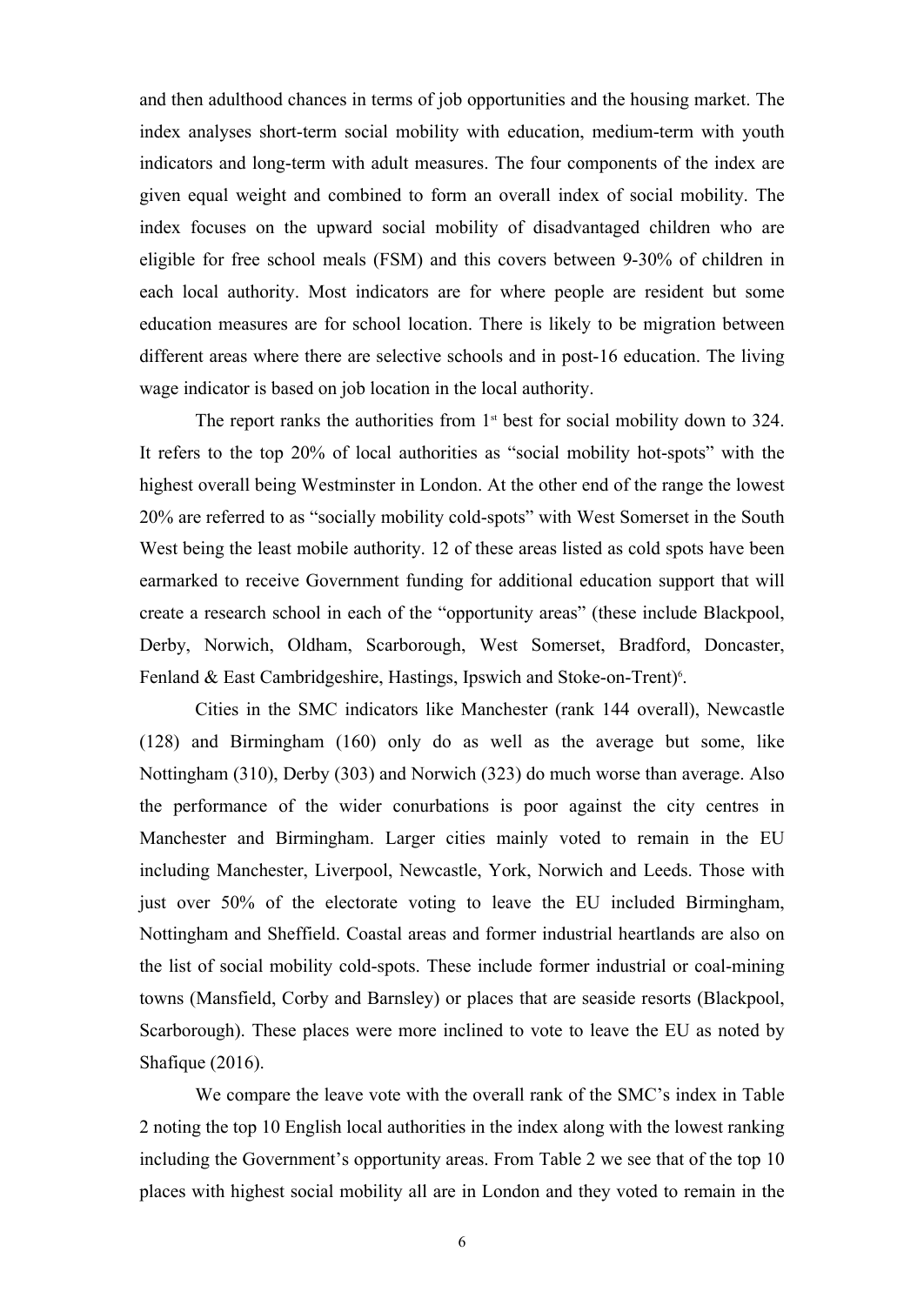EU at the referendum. From the local authorities listed as social mobility hot spots 38% (25/65) of places voted to leave. In the list of 65 least socially mobile places 62 of these voted to leave the EU, or 95%. The lowest ranking authorities are from six different English regions but all (apart from Norwich) voted to leave the EU.

| <b>Rank. Local Authority</b>                         | <b>Region</b>        | Leave          | Leave  | Remain |
|------------------------------------------------------|----------------------|----------------|--------|--------|
| <b>Top 10 Social Mobility Index:</b>                 |                      | Rank           |        |        |
| 1. Westminster                                       | London               | 312            | 31.03% | 68.97% |
| 2. Wandsworth                                        | London               | 320            | 24.97% | 75.03% |
| 3. Redbridge                                         | London               | 272            | 46.03% | 53.97% |
| 4. Tower Hamlets                                     | London               | 309            | 32.54% | 67.46% |
| 5. Islington                                         | London               | 321            | 24.78% | 75.22% |
| 6. Hackney                                           | London               | 323            | 21.52% | 78.48% |
| 7. Kensington and Chelsea                            | London               | 311            | 31.31% | 68.69% |
| 8. Ealing                                            | London               | 303            | 39.6%  | 60.4%  |
| 9. Barnet                                            | London               | 306            | 37.77% | 62.23% |
| 10. Hammersmith and Fulham                           | London               | 315            | 29.98% | 70.02% |
| <b>SMI lowest (including Opportunity Areas - OA:</b> |                      |                |        |        |
|                                                      | Yorkshire and        |                |        |        |
| 277. Bradford (OA)                                   | The Humber           | 184            | 54.23% | 45.77% |
| 282. Hastings (OA)                                   | South East           | 170            | 54.88% | 45.12% |
| 292. Ipswich (OA)                                    | East of England      | 125            | 58.26% | 41.74% |
| 294. Oldham (OA)                                     | North West           | 87             | 60.86% | 39.14% |
| 298. Stoke-on-Trent (OA)                             | West Midlands        | 15             | 69.36% | 30.64% |
| 301. Doncaster (OA)                                  | Yorkshire &H         | 16             | 68.96% | 31.04% |
| 303. Derby $(OA)$                                    | East Midlands        | 139            | 57.22% | 42.78% |
| 311. East Cambridgeshire (OA)                        | East of England      | 231            | 50.92% | 49.08% |
| 312. Scarborough (OA)                                | Yorkshire &H         | 75             | 61.99% | 38.01% |
| 315. Tameside                                        | North West           | 82             | 61.14% | 38.86% |
| 316. Blackpool (OA)                                  | North West           | 27             | 67.46% | 32.54% |
| 317. Mansfield                                       | East Midlands        | $\overline{7}$ | 70.86% | 29.14% |
| 318. Waveney                                         | East of England      | 59             | 62.9%  | 37.1%  |
| 319. Fenland (OA)                                    | East of England      | 6              | 71.39% | 28.61% |
| 320. Wellingborough                                  | East Midlands        | 67             | 62.42% | 37.58% |
| 321. Corby                                           | East Midlands        | 44             | 64.25% | 35.75% |
| 322. Wychavon                                        | <b>West Midlands</b> | 132            | 57.86% | 42.14% |
| 323. Norwich (OA)                                    | East of England      | 286            | 43.76% | 56.24% |
| 324. West Somerset (OA)                              | South West           | 92             | 60.59% | 39.41% |

**Table 2: Rankings from the Overall Social Mobility Index with the Brexit vote**

Note: SMI rank is the for the overall social mobility index.

In the Appendix Table A.1 lists the top 10 authorities with the highest leave vote and bottom 10 with the highest remain vote along with the rank of places in the overall social mobility index. We see that the top 10 leave vote is dominated by authorities in the East Midlands and the East of England with 6 coastal regions. At the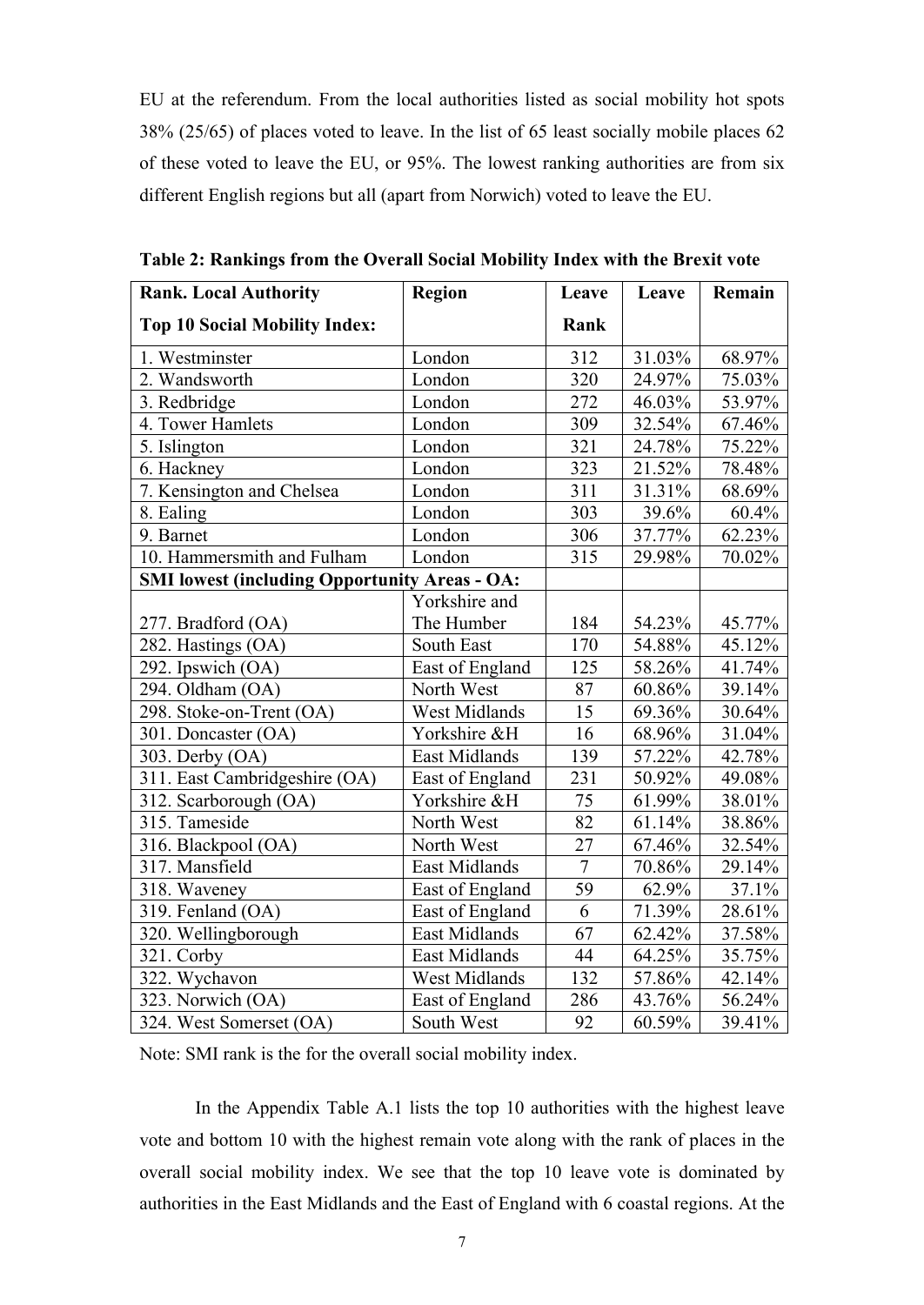other end London boroughs dominate the highest remain votes, along with Oxford and Cambridge both with large student populations and low leave votes. The SMC (2016a) report suggests Oxford and Cambridge are producing poor education outcomes for their disadvantaged children but have better adult outcomes.

We list the local authorities in the top and bottom 10 from the early year's index ranking in Table A.2 along with the proportions for the two indicators listed above and the share of the leave vote from the EU referendum. According to the SMC ranking the best place for early year's education is South Holland in the East Midlands, which had 89.2% of nurseries rated good or outstanding by Ofsted and 63.2% of children on FSM achieving a good level of development at the end of Early Years Foundation Stage (EYFS). South Holland had the second highest leave vote at 73.6%. At the other end of the spectrum Bury in the North West was ranked the worse performing early year's authority with 67.8% of nurseries rated good or outstanding by Ofsted and 39.7% of children on FSM achieving a good level of development at EYFS. In Table A.2 we also list the overall social mobility index rank for authorities and from this we can see that some authorities that perform poorly overall, like the Isle of Wight at rank 220 is  $8<sup>th</sup>$  in the early years index as it has very good nursery provision and 47% of children on FSM get a good level of development at the end of EYFS. We see that for both the top and bottom 10 authorities in this Table 3/10 places voted to leave so no definite link is emerging from the extremes. Oldham,  $4<sup>th</sup>$  from the bottom EYFS, was named as the most deprived town in England by the Office of National statistics, Prothero (2016), as it had more than 60% of its local areas in the most 20% deprived areas based on the index of deprivation, its share of the leave vote was 61%.

Table A.3 sets out the highest and lowest ranking ten authorities in the school index with London boroughs dominating the top of this index apart from Rushcliffe in the East Midlands third in the ranking (rated  $44<sup>th</sup>$  in the overall index). At the bottom end are two authorities in the East of England with Waveney (rated  $318<sup>th</sup>$  in the overall index) having a higher proportion of children on FSM at 61.4% of primary schools rated good or outstanding by Ofsted with similarly good Key stage 2 results at 52.6% but a much lower share of FSM children attending good secondary schools (31.5%) and achieving 5 good GCSEs at 16.2%. The contrast here is stark with the top 10 rated areas for school all voting to remain in the EU and the bottom 10 all voting to leave.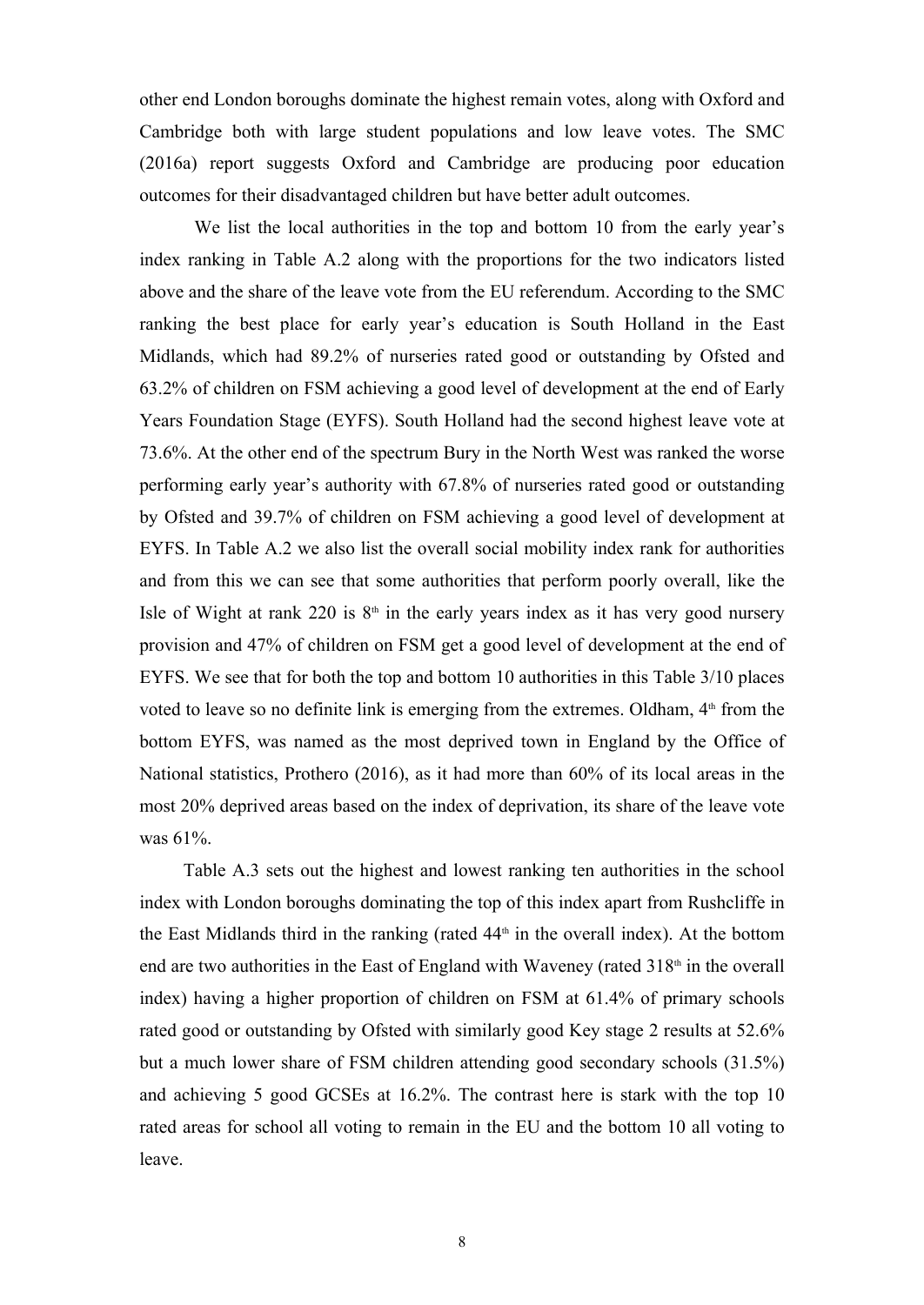The SMC report suggests that the youth stage is a key point in young people's lives where they make decisions that will impact on their future work prospects. Table A.4 presents the highest and lowest ranking ten authorities in the youth index with all the top 10 made up of London boroughs. The good performance of London schools was probably helped by the Labour government's education initiatives (National Strategies) as noted in Greaves, et al (2014) who found that when they control for prior attainment, the gap between London and the rest of the country narrows. They suggest that the roots of the improvement lie with primary schools but that this takes a long time to become visible in national results. The lowest 3 ranking authorities are also shown of Stoke, North East Lincolnshire and Eastleigh. The highest proportion of those on FSM who are not in education, employment or training (NEET) after 1 year is in Southend-on-sea with 33% (58% voted to leave), followed by Bournemouth (55% leave) and Knowsley (52% leave) at 28% and Nottingham (51% leave) at 27%. All the local authorities in the top 10 of the youth index voted to remain in the EU and in the bottom 10 only Cambridge, voted to remain (26% leave).

The adulthood SMC index contains indicators that aim to capture how good education outcomes can be converted into good outcomes as an adult. Table A.5 reproduces the SMC's highest and lowest ranking ten authorities in the adulthood index with St. Albans (37.3% leave vote) at the top followed by Rushcliffe (42.5% leave vote) and Hart (47.6% leave vote). At the other end are two authorities in the South West (both with just over 60% of the authority voting to leave). Places dominated with skilled workers in industry and good rates of pay figure highly in the index – for example the only authority in the North West in the top 20 is Copeland in Cumbria  $(16<sup>th</sup>$  in the adult index and  $75<sup>th</sup>$  overall) with the nuclear industry at Sellafield helping with the higher than average weekly wage of £503 and only 11.2% of jobs paid less than the living wage, but although this was higher up in the index the vote to leave here was 70%.

#### **Correlation and Regression Analysis**

In this section we analyse the correlations of the leave vote with all the SMC indicators and then present regression results. The averages of the indicators are shown in the appendix Table A.6 for all local authorities and we then analyse 3 sets of geographical grouping as follows:

- 1. Coastal local authorities vs. inland authorities.
- 2. Cities<sup>7</sup> vs. towns (excluding London).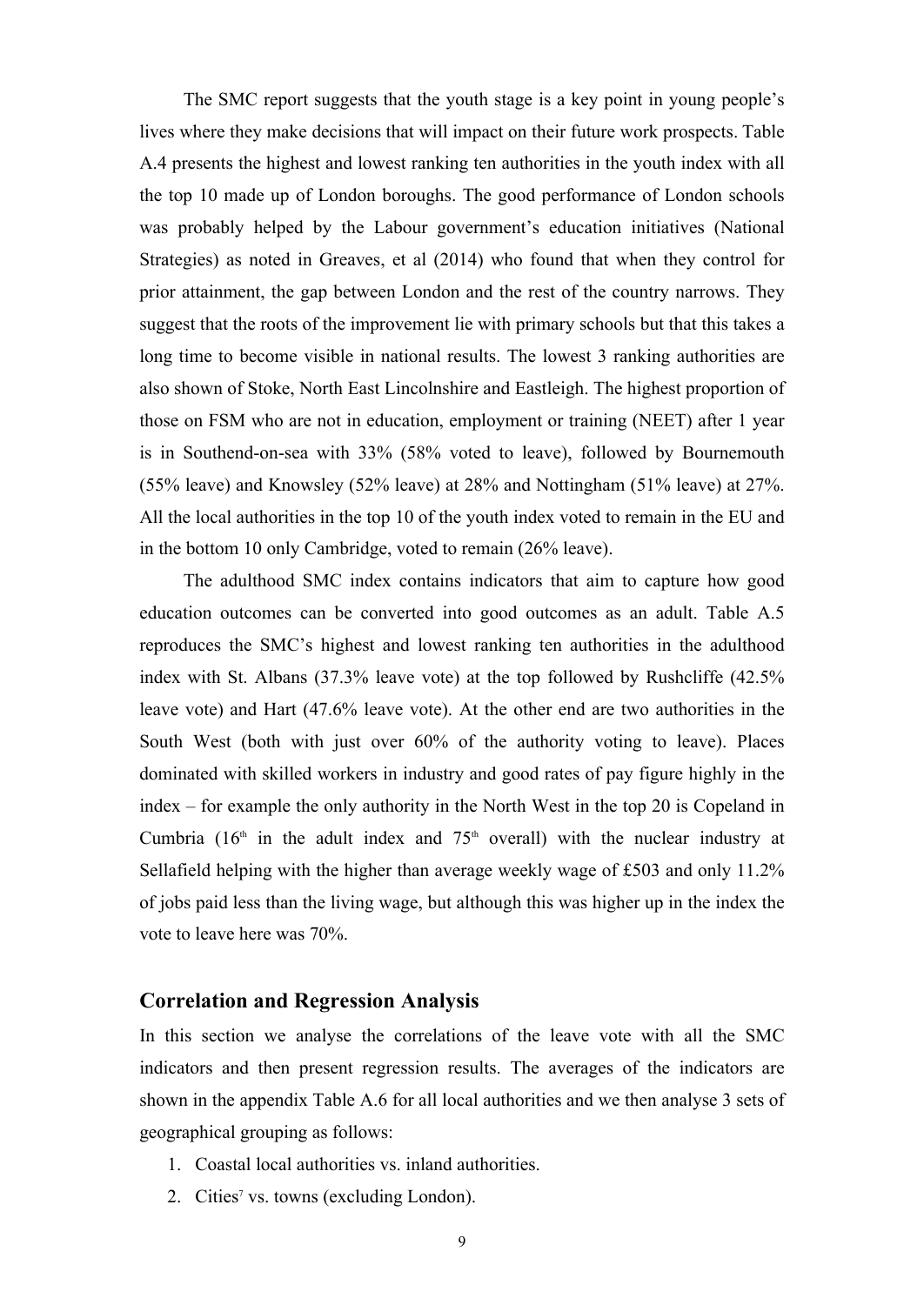3. Each Government Office region individually (see Table A.7).

In the lower part of Table A.6 we show the indicators means from the adult social mobility index broken down into the authorities that voted to leave and those that voted to remain.

| Sample:                  | <b>Full</b> |           | Full          |               | <b>Full less London</b> |
|--------------------------|-------------|-----------|---------------|---------------|-------------------------|
|                          | All         | Coastal   | <b>Inland</b> | <b>Cities</b> | <b>Towns</b>            |
| <b>Overall SMI</b>       | $-0.51**$   | $-0.27**$ | $-0.56**$     | $-0.18$       | $-0.48**$               |
| Life Stage index or      |             |           |               |               |                         |
| component:               |             |           |               |               |                         |
| <b>Early Years index</b> | $-0.04$     | $-0.001$  | $-0.14**$     | $-0.13$       | $-0.002$                |
| Good Nurseries           | 0.003       | $-0.03$   | $-0.05$       | $-0.04$       | $-0.15**$               |
| Good EYFS                | $-0.06$     | 0.10      | $-0.14**$     | 0.18          | $0.16**$                |
| <b>School index</b>      | $-0.42**$   | $-0.22**$ | $-0.47**$     | $-0.05$       | $-0.34**$               |
| <b>Good Primaries</b>    | $-0.27**$   | $-0.12$   | $-0.33**$     | $-0.04$       | $-0.23**$               |
| Good Secondaries         | $-0.33**$   | $-0.20*$  | $-0.36**$     | $-0.07$       | $-0.31**$               |
| Key stage 2 prog.        | $-0.30**$   | 0.06      | $-0.35**$     | 0.13          | $-0.01$                 |
| 5 GCSEs A*-C             | $-0.47**$   | $-0.04$   | $-0.52**$     | $-0.08$       | $-0.23**$               |
| <b>Youth index</b>       | $-0.38**$   | $-0.12$   | $-0.42**$     | $-0.17$       | $-0.28**$               |
| <b>NEET</b>              | $0.30**$    | 0.10      | $0.33**$      | 0.03          | $-0.03$                 |
| Points Level 3           | $-0.12**$   | 0.02      | $-0.14**$     | 0.10          | $-0.15**$               |
| A levels                 | $-0.53**$   | $-0.16$   | $-0.55**$     | $-0.24*$      | $-0.27**$               |
| Going to HE              | $-0.54**$   | $-0.18$   | $-0.55**$     | $-0.08$       | $-0.16**$               |
| Selective Unis.          | $-0.53**$   | $-0.08$   | $-0.55**$     | $-0.33**$     | $-0.36**$               |
| <b>Adulthood index</b>   | $-0.38**$   | $-0.42**$ | $-0.33**$     | $-0.42**$     | $-0.58**$               |
| Median salary            | $-0.60**$   | $-0.23**$ | $-0.62**$     | $-0.49**$     | $-0.51**$               |
| Av. house                | $-0.62**$   | $-0.37**$ | $-0.66**$     | $-0.62**$     | $-0.52**$               |
| price/salary             |             |           |               |               |                         |
| Prof. Occupation         | $-0.68**$   | $-0.55**$ | $-0.68**$     | $-0.82**$     | $-0.65**$               |
| Living wage              | $0.41**$    | $0.42**$  | $0.38**$      | $0.42**$      | $0.47**$                |
| Home Ownership           | $0.34**$    | $-0.14$   | $0.42**$      | 0.10          | $-0.35**$               |
| N                        | 324         | 79        | 245           | 49            | 243                     |

**Table 3: Correlations of SMC index the EU Referendum Leave vote**

Note: Significance level of 5% is \*\* and 10% is \*.

We perform secondary data analysis on the cross-sectional series by correlating the EU referendum leave vote with the social mobility indices by local authority area. The EU referendum share of the vote for English local authorities is ranked from the highest leave share (1= Boston, with 75.6% voting to leave) to the lowest (324 = Lambeth with 21.4% voting to leave)<sup>8</sup>. The rank of the social mobility index is then correlated with the rank of the leave vote for all local authorities to see if there is any association between improved life chances and a greater desire to leave in the European Union.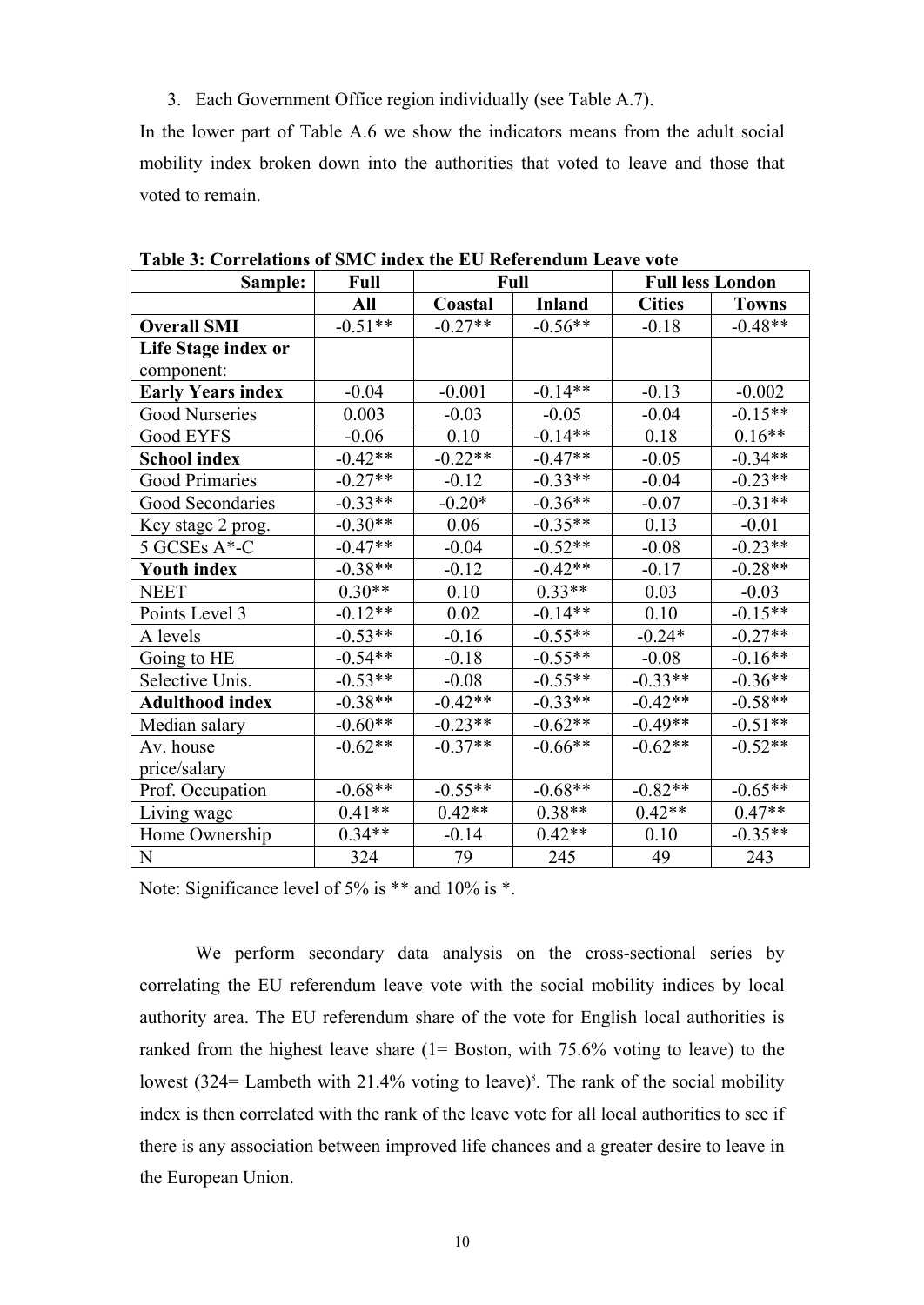Table 3 presents the Spearman rank correlation coefficients for the SMC indices with the association for the indices between the highest rank of social mobility index and the highest rank of the leave vote. In the first column of results for the whole of England the correlation between the leave vote and the overall social mobility index is significant at -0.5 suggesting that those areas with less social mobility were more likely to vote leave in the EU referendum. For the components of the index there is very low correlation between the early year's index and the leave vote which is not significant. The highest ranking local authority in the early year's index is South Holland in the East Midlands which had the second highest leave vote at 73.6%. The social mobility indices for school, youth and adult life chances do have negative and significant correlations with the areas that voted leave suggesting a lack of life chances are playing a role. We also analysed all the 16 component indicators and correlate these with the percentage who voted to leave the EU of the indicators and have included the correlations in Table 3 using pairwise product moment correlation coefficients.

The correlation with the leave rank and the school index is negative and significant at -0.42 and the highest correlation of the indicators within the school index is having a larger proportion of children on FSM obtaining good GCSE results at -0.47 (here there is a big contrast between results in leave areas of 38% getting 5 GCSEs compared to 47% in remain areas). Having good or outstanding primary and secondary schools (as rated by Ofsted) is also significant and negatively correlated with the leave percentage along with good progress at key stage 2 for children on FSM. Previous work (Snee and Devine, 2014) found that better education outcomes help with social mobility and the evidence of significant association here supports this literature.

The youth index and leave rank are negatively correlated at -0.38. Within this index the significant positive correlation between the leave vote percentage and the proportion of children on FSM who are not in education, employment, or training (NEET) one year after finishing Key Stage 4 means places with a higher proportion of NEETs had a greater share of the leave vote. Areas with a greater proportion of children on FSM that achieved 2 good A'levels, went on to higher education or selective universities all correlate negatively with the leave vote.

The correlation with the leave rank and the adulthood index is negative and significant at -0.38. Here we find the highest negative association is between those who voted to leave and the percentage of people in management and professional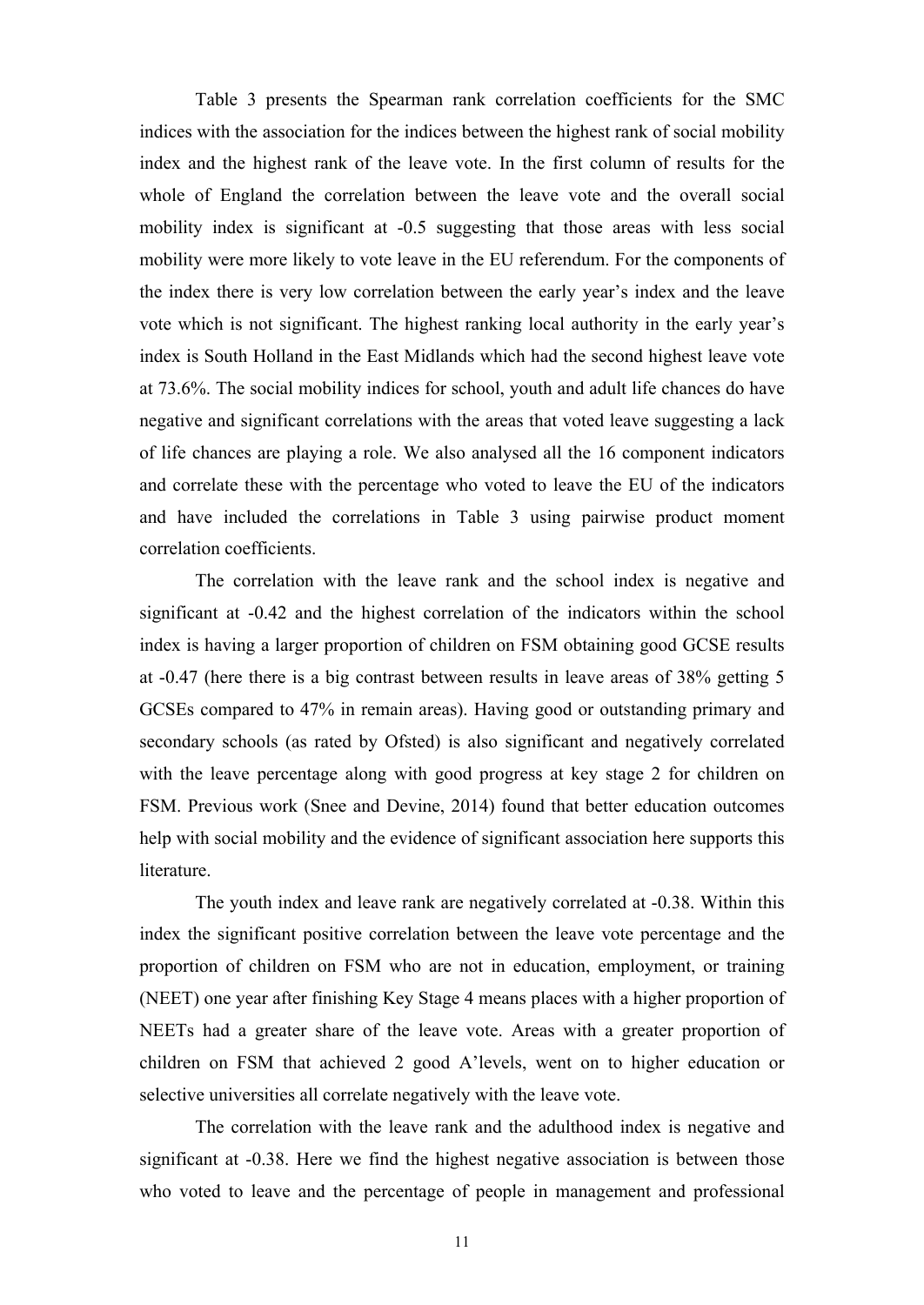occupations in an area at -0.68, the highest share of managers and professionals is found in Rushcliffe at 52.2% with 57.6% voting to remain in this authority. Also where the median salary is higher and the housing affordability index is higher we have a higher absolute correlation with the leave vote. The areas with a greater share of people paid less than the living wage has a positive correlation with those that voted to remain the EU at 0.41 this suggests that greater disadvantage is contributing to people's dissatisfaction of the EU, or the political elite as suggested by Goodwin and Heath (2016a). There is a positive correlation between the leave vote and the share of people with children who own their homes at 0.34, this is backed up by the averages in Table A.6 which showed a greater share of home ownership in the authorities that voted to leave (64% to 57% in remain areas).

As the SMC index report states that coastal regions have less advantage we compare coastal vs. inland authorities in our analysis which are shown in columns 3 and 4 of the results in Table 3. The overall index is still significantly correlated with the leave vote but much lower at -0.27 for coastal authorities compared to -0.56 for inland authorities. By removing the coastal authorities the early year's index becomes significant along with the indicator for good levels of development at EYFS, both are negatively correlated with the leave vote at -0.14. The school and youth indices and components have low correlation for the coastal regions but are much stronger for the inland authorities. The Future Leaders Trust (2015) investigates why coastal schools are failing and suggests that industrial decline in these areas is part of the problem. The adulthood index is stronger for the coastal authorities at -0.42 than inland regions at -0.33, showing greater correlation between less adult opportunity and the leave vote. Overall the component indicators have lower correlation coefficients for the coastal authorities but the proportion of people earning less than the living wage is stronger and positively correlated to the leave vote, here Table A.6 shows that 27% of the working population were paid less than the living wage in the coastal areas that voted to leave. Generally coastal authorities have a greater share of people employed in seasonal occupations on lower wages, the average weekly median salary for the coastal authorities is £393.81 and for inland is £434.47.

As the SMC reports that cities generally rank higher in the social mobility index where suburban regions have less advantage we compare cities vs. towns but exclude London authorities from our analysis, the results of this are shown in columns 5 and 6 in Table 3. For cities we find the overall social mobility index still has a negative correlation with the leave vote but it is not significant, in fact only 2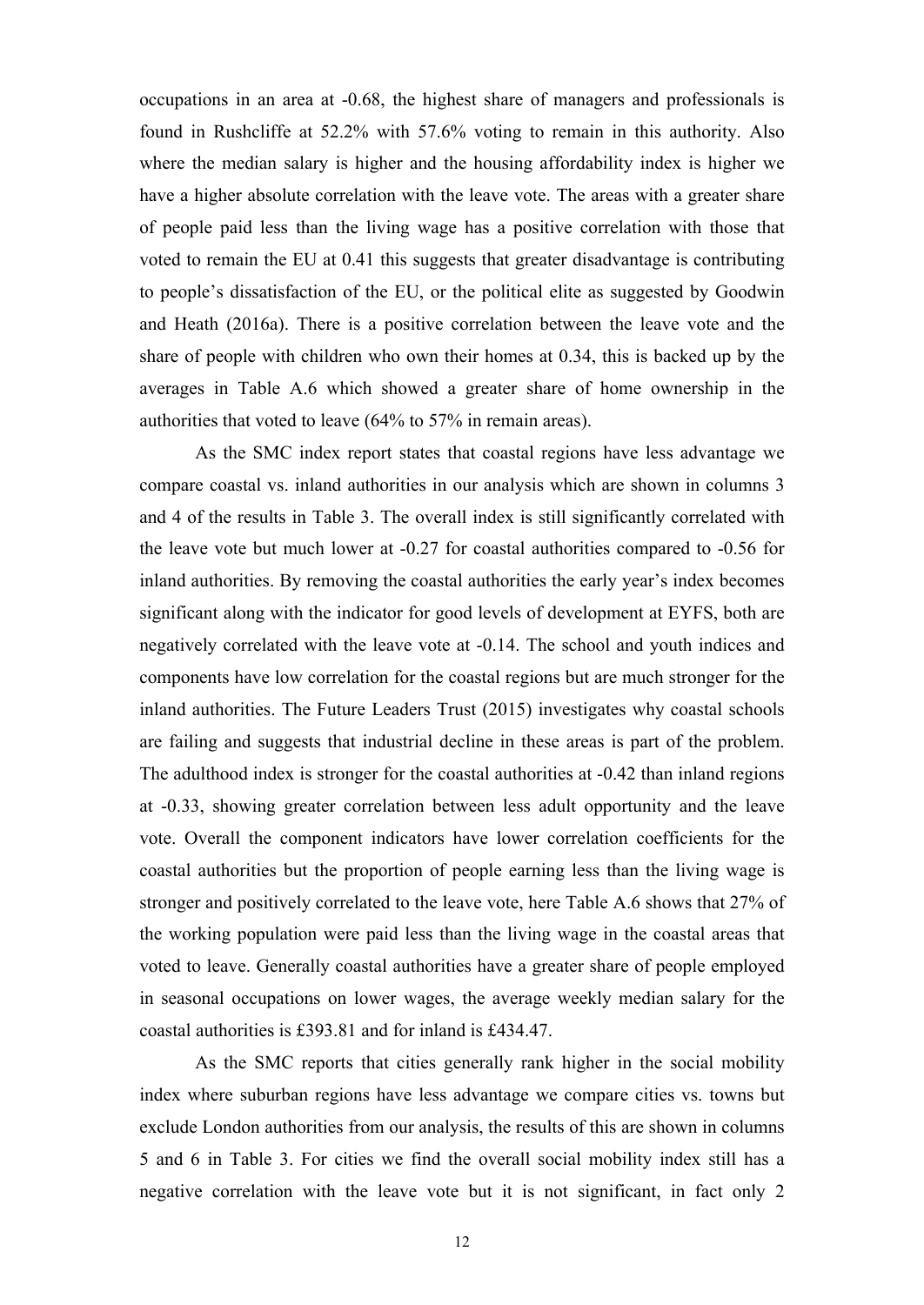components of the youth index are significant and negatively associated with the leave vote BUT the adult index and the components are all significant and within this strong negative correlation exists between median salary, house price/salary and the average share of professional occupations which is highly correlated at -0.82 with the leave vote. This is evidence of greater inequality of opportunity, as cities with the highest leave vote Stoke (69%) and Hull (68%) both have low share of managers and professionals at 19% to the other extreme of the lowest leave vote Cambridge (26%) and Oxford (30%) with 46% and 52% managers and professionals respectively. The towns do have a significant negative association between the leave vote and the overall social mobility index at -0.48. The correlations for schools and youth indices and components are significant but are lower than the inland sub-grouping with the London effect removed. The adulthood index is strongly negatively correlated (-0.58) with the leave vote for towns showing the greatest dissatisfaction about the EU coming from places with less adult opportunities, here there are strong negative correlations for median salary, house prices, professional occupations with the leave vote. There is high positive correlation of the leave vote with the proportion of people being paid the living wage, with the average being higher in towns at 25% than in cities at 22%. The average home ownership of families with children in cities is 58% and 65% in towns (and greater for the remain voting towns).

In Table A.8 we compare the Government Office Regions (GORs) of England separately to see if there are any regional differences. We find that the highest correlation with the leave vote and the overall social mobility index is for London at -0.56, followed by the North East at -0.55. The North West and the East Midlands do not have significant correlation between the leave vote and the overall index though they are negative. Some places that ranked higher in the social mobility index for the North West like Fylde ( $22<sup>nd</sup>$ ) voted to leave with a 57% share, or Ribble Valley ( $52<sup>nd</sup>$ ) voted to leave with 56.4% while places further down the index voted to remain like Manchester (144<sup>th</sup>) with a 39.6% leave vote and in the East Midlands Leicester (249<sup>th</sup>) had a 48.9% leave vote.

The correlation of the leave vote and early year's index is significant for the South East at 0.46 followed by East Midlands at 0.32, both of these correlations are positive so better early year's provision correlates with a higher leave vote in these regions. The nursery component is negatively correlated for the East of England suggesting better nurseries are found in places with a lower leave vote, but this is positive for the East Midlands and the South East, so here places with better nursery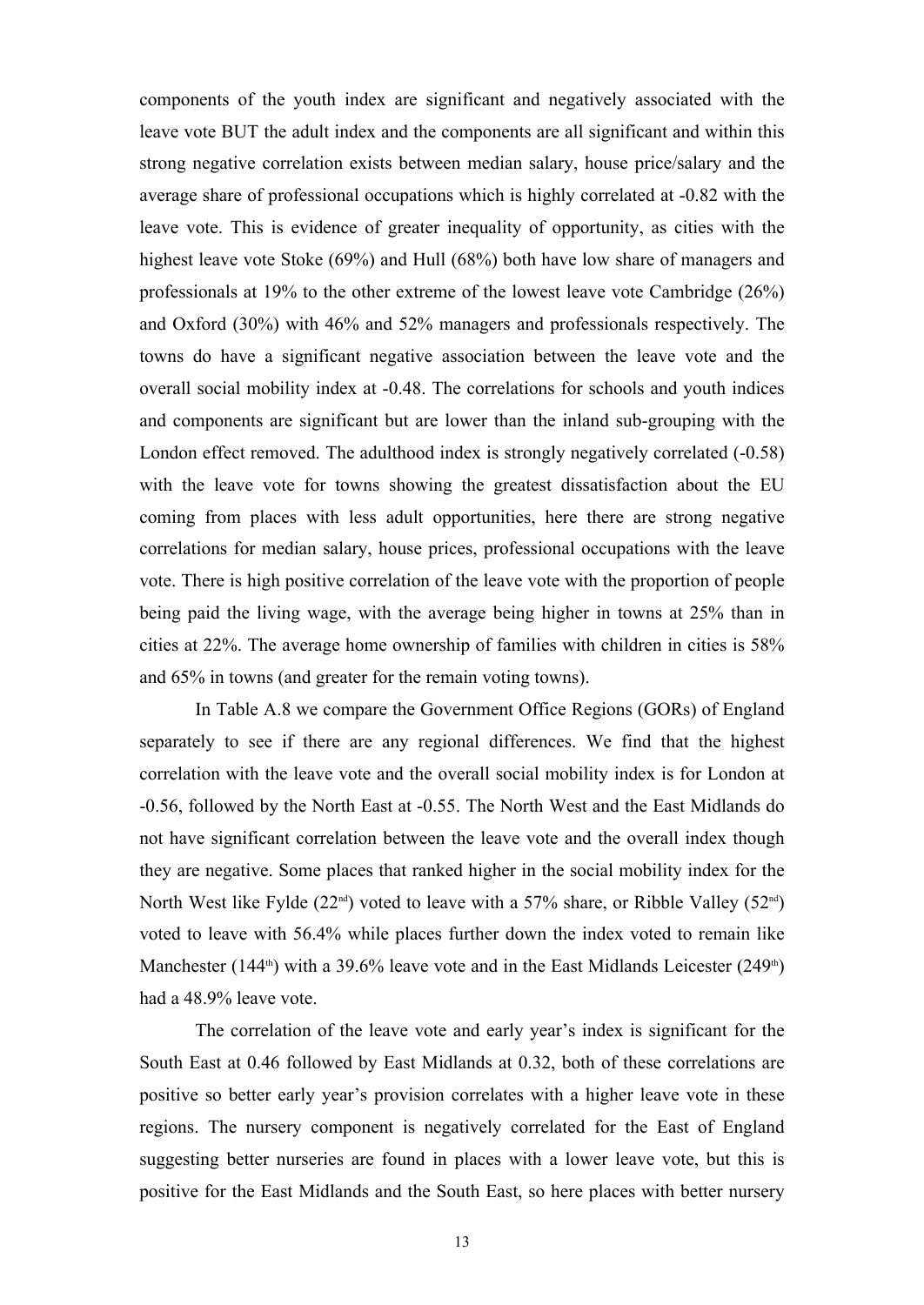provision were more likely to have voted to leave the EU. The good EYFS rating for children on FSM is positively correlated with the leave vote in the East of England, South East and East Midlands.

The school index is negative and strongly correlated with the leave vote for the West Midlands, London and the South West. Within this good primary and secondary schools ratings for proportion of children on FSM meals drives the result in the West Midlands with London having the highest negative correlation with the leave vote and GCSE results. The North East has a high negative correlation between the leave vote and good primaries at -0.55 and also had the highest average in Table A.7, but the SMC report suggests these are not being translated into better opportunities later on. The SMC report also states that many authorities in the East of England are low in the social mobility ranking and it has some of lowest scoring secondary schools and GCSE results for children on FSM and also has some of the highest leave votes with Waveney at 62.9% and Fenland at 71.4%.

The correlation between the rank of the leave vote and the youth index is negative and significant at -0.53 for Yorkshire and Humberside. London has a high negative correlation between the leave vote and those on FSM achieving 2 or more good A' Levels.

In Table A.8 the correlation between the leave vote and the adulthood index is negative and highest for the South East at -0.67, it is also high in the West Midlands, North East, South West and East of England, but not significant for London. Within this index the correlation for the leave vote and median salary is highest for London, followed by the South East (see also Figure A.1). The average house price to salary ratio is highly negatively correlated to the leave vote in Yorkshire and Humberside, here areas with high house price to salary ratio (like Harrogate) voted to remain (see Figure A.2). This is also high in the West Midlands, London, East of England and the South East. The highest correlation of the leave vote to the share of professionals and managers in an area is for West Midlands where the only authority that voted to remain, Warwick has a high share of managers and professionals at 43%. This is also high in London and the South East but is strong for all regions, see Figure A.3. The highest positive correlation of the leave vote with those earning under the living wage is for the North East followed by the West Midlands (see Figure A.4). Home ownership is positively correlated with the leave vote in London suggesting that areas with a higher proportion of families with children owning their own home were more likely to have voted leave (the 5 authorities that voted leave in London had an average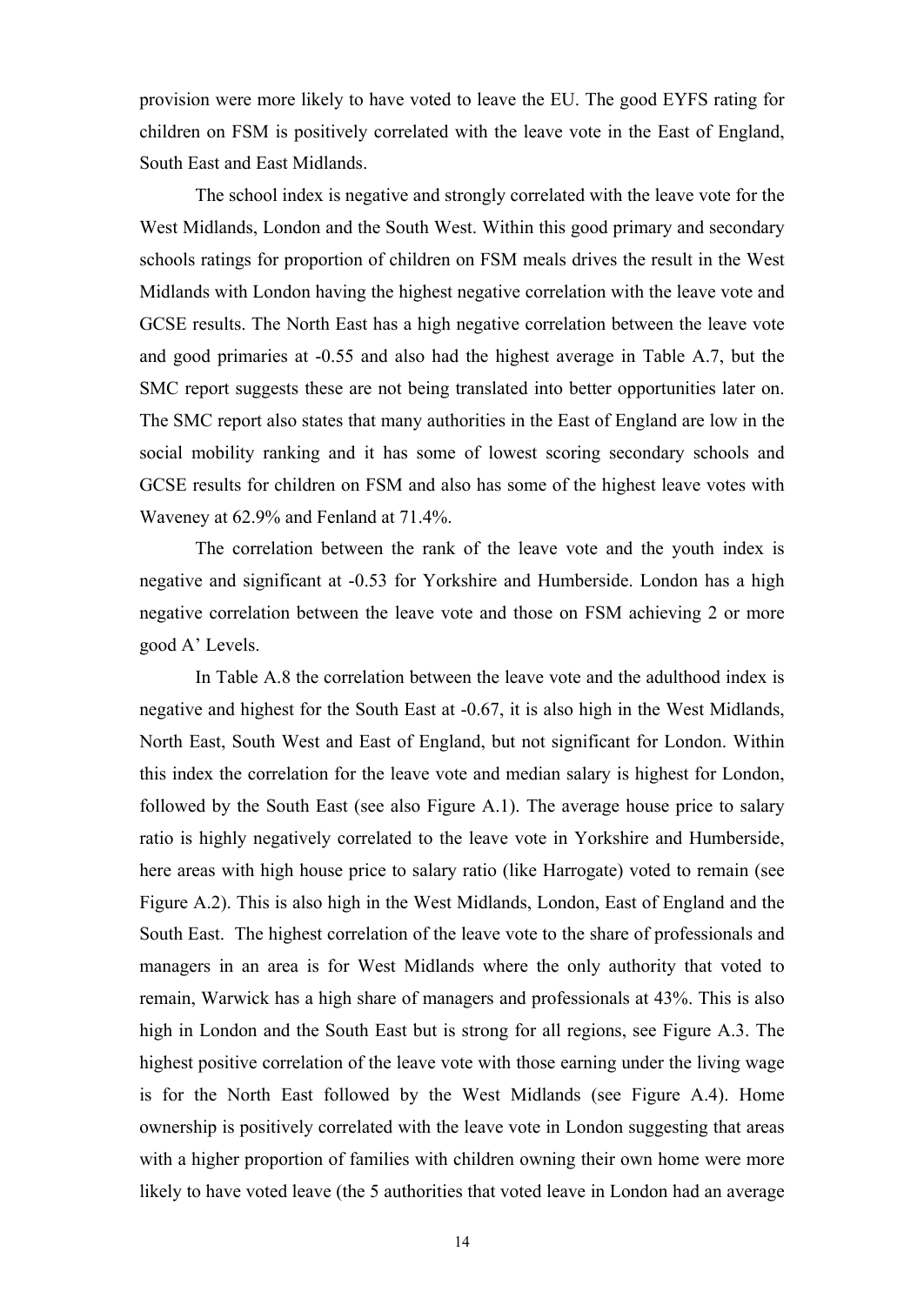of 59% of families with children owning their own homes, the authorities that voted to remain in London had a lower average home ownership of 42%), see Figure A.5. The inequality of opportunity is more extreme in London where the 5 authorities that voted to leave had lower median salaries (£487) on average than those that voted to remain (£535), lower house price to salary ratio (10 vs. 15), lower shares of managers and professionals (28% vs. 37%) and higher shares of people earning less than the living wage (27% vs. 24%). As Friedman and Macmillan (2017) discover when they analyse intergenerational mobility in Great Britain, London has the lowest absolute upward mobility and the highest rate of downward mobility. Although the SMC report says that London is pulling ahead there are still authorities that are struggling in the capital.

| <b>Regions:</b>    | All         | 10% inc. | <b>Excluding</b> | 10% inc. |
|--------------------|-------------|----------|------------------|----------|
|                    |             | Leave    | London           | Leave    |
|                    |             | change   |                  | change   |
| Good EYFS          | $0.098**$   | $1.0\%$  | $0.138***$       | 1.4%     |
| Good Primaries     | $-0.067**$  | $-0.7\%$ | $-0.05**$        | $-0.5\%$ |
| Going to HE        | $-0.146*$   | $-1.5%$  | $-0.119$         | $-1.2\%$ |
| Log(Median salary) | $-10.5***$  | $-1.1\%$ | $-11.1***$       | $-1.2\%$ |
| Log(Av. HP/salary) | $-8.64***$  | $-0.9\%$ | $-10.24***$      | $-1.0\%$ |
| Prof. Occupation   | $-0.561***$ | $-5.6\%$ | $-0.522***$      | $-5.2\%$ |
| Living wage        | $0.144**$   | 1.4%     | $0.191***$       | $1.9\%$  |
| Home Ownership     | $0.288***$  | 2.9%     | $0.271***$       | 2.7%     |
| Coastal            | 1.87**      |          | $1.55*$          |          |
| North West         | $-3.27**$   |          | $-3.55**$        |          |
| Yorkshire & Humber | $-1.42$     |          | $-1.33$          |          |
| East Midlands      | 0.53        |          | 0.59             |          |
| West Midlands      | $3.45**$    |          | $3.57**$         |          |
| Eastern Region     | $3.35*$     |          | $3.81**$         |          |
| London             | 3.07        |          |                  |          |
| South East         | 1.89        |          | 2.76             |          |
| South West         | $-0.21$     |          | 0.29             |          |
| Constant           | $135.1***$  |          | 136.58***        |          |
| $R^{\wedge}2$      | 0.75        |          | 0.64             |          |
| Mean VIF           | 3.74        |          | 3.19             |          |
| <b>RESET</b> test  | 0.00        |          | 0.37             |          |
| BP Hetero. test    | 0.00        |          | 0.03             |          |
| N                  | 324         |          | 292              |          |

**Table 4: Multivariate Regressions for the EU Referendum Leave vote**

Note: Coefficient significance is  $*$  for 10%,  $**$  for 5% and  $**$  for 1% with robust standard errors.

We estimate cross-section ordinary least squares (OLS) with the percentage of the leave vote as the dependent variable and SMC indicators as explanatory variables.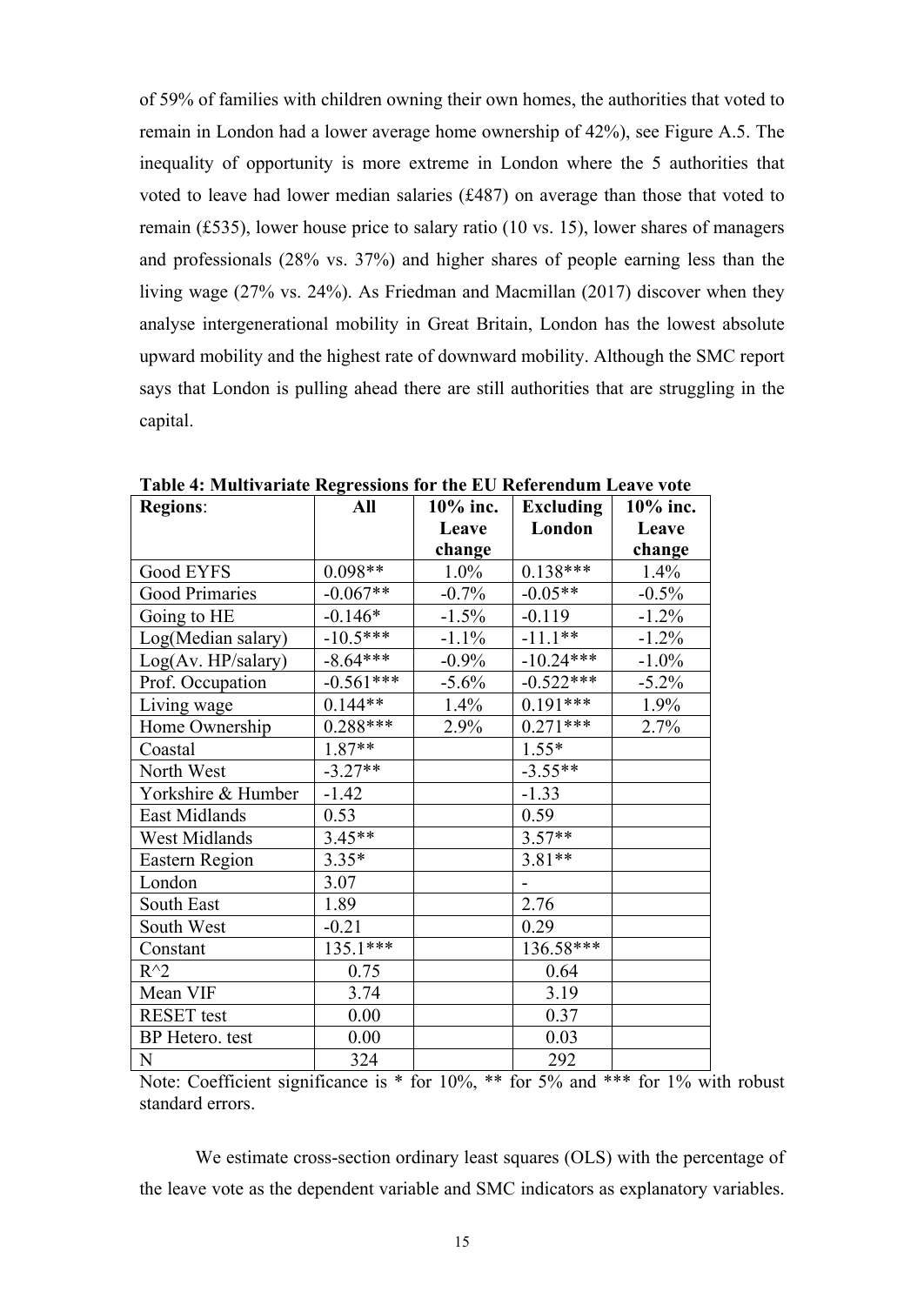We take the natural log of the median salary and average house price to salary ratio so these variables can then be interpreted as percentages within the regression. We perform a general to specific search for the best set of variables to describe the leave vote, variables are eliminated one by one until all remaining variables are significant. We also include dummy variables for coastal local authorities and for GORs (excluding the North East). We calculate the effect a 10% increase in the indicator variable on the leave vote, keeping all other variables fixed. This is noted in columns 3 and 5 of Table 4. We perform diagnostic tests on each model to check the residuals. The tests are for functional form (Ramsey's RESET test), heteroscedasticity (Breush-Pagan test) and for stability of parameters (Mean VIF- variance inflation factor, ideally getting an average less than 4). The diagnostic tests from these models signal that there is a problem with the functional form and heteroscedasticity for the model in column 2. As London voted to remain the lowest shares of the vote is found here (skewing the distribution), so we exclude London in column 4 of Table 4 and estimate the models again. This model passes the RESET test but there is still some evidence of heteroscedasticity, so we present robust standard errors.

To interpret our results a 10% increase in good early year's provision suggests (keeping all other variables fixed) that this would increase the Leave vote by 1%, and excluding London this increases to 1.4%. Good primary schools and going to higher education reduce the leave vote and this is stronger for the whole of England. Increasing the median salary or average house price to salary ratio by 10% predicts the leave vote will be about 1% lower, excluding London this increases. The greatest effect comes through with a 10% increase in professional occupations which would reduce the leave vote by 5.6% (slightly lower at 5.2% excluding London). For a 10% increase in the share of people earning less than the living wage the leave vote is predicted to increase by 1.4% for England, but excluding London this increases to 1.9% (as higher shares of workers earn less than the living wage outside of London and the South East). A 10% increase in home ownership (for families with children) gives a predicted leave vote increase of 2.9%, but excluding London this is 2.7%. The coastal dummy and those for the West Midlands and the Eastern Region are positively related to the leave vote with the North West negatively related. The message coming through from our regression results, focusing on the variables that reduce the leave vote, is that greater improvements in education (primary schools, higher education) could contribute to improvement in skills so people could earn more than the living wage and increase their median salary and life chances.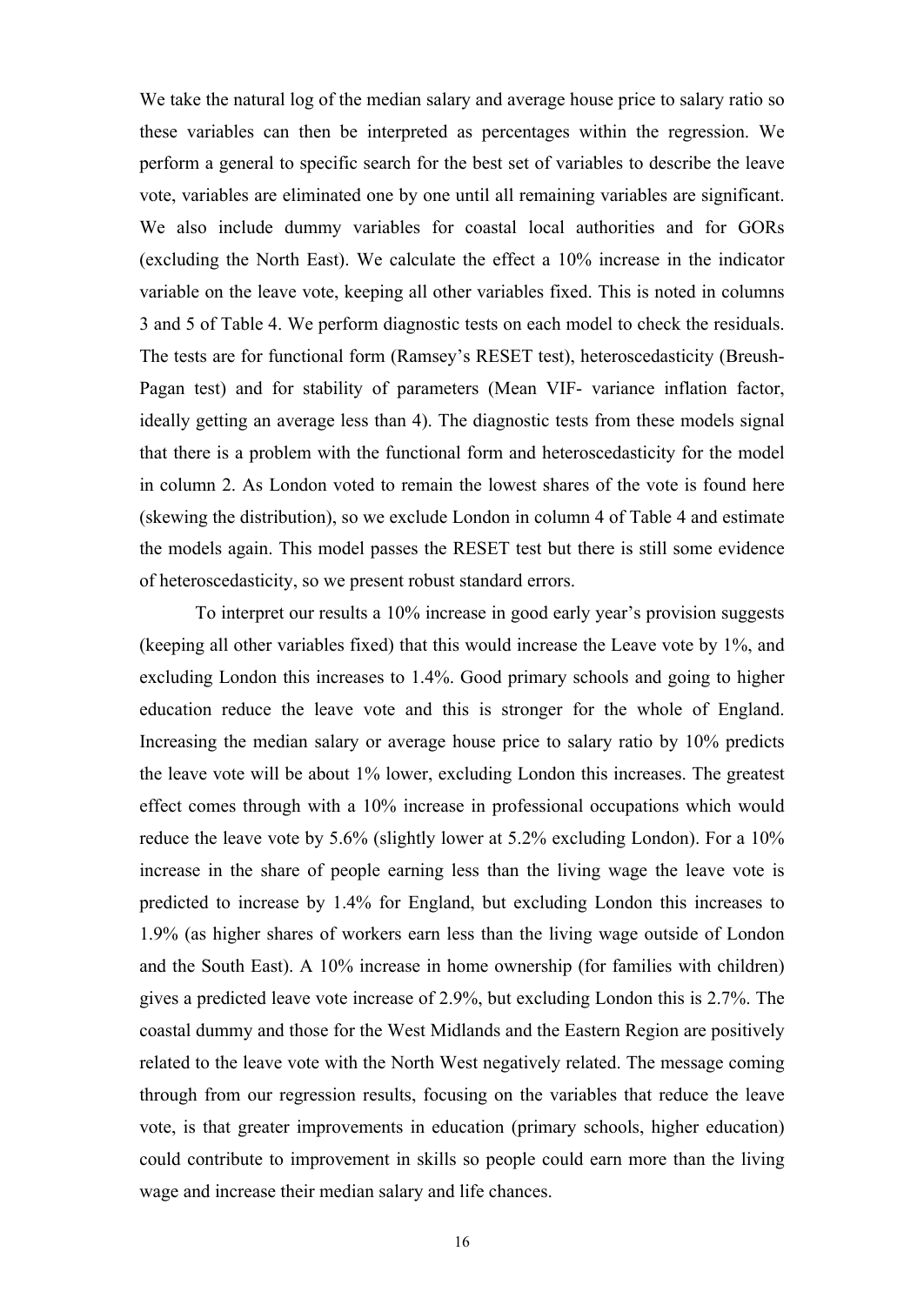#### **Conclusions**

We have found that lower levels of social mobility, as measured by the Social Mobility Commission's index, is correlated with higher leave votes in the EU referendum across England.

Analysing the averages of the adult indicators we find that in areas that voted to remain in the EU: 1) the median salary is generally higher (the only region where this is not the case is the North East where only Newcastle voted to remain); 2) the ratio of average house price to salary is higher; 3) the share of professionals and managers is higher; 4) the share of people earning less than the living wage is lower. This is the inequality of opportunity described by Goodwin and Heath (2016b).

What we find by analysing different geographical groupings is that where we have high correlations we have much greater extremes in the data with inequality of opportunity, particularly in London (see also Friedman and Macmillan, 2017). This is not a North vs. South story as much dissatisfaction exists with the EU across England.

Our analysis points to more interventions needed at every life stage. Early year's education is important but the effects are difficult to see long term. The Teach First scheme that began in London in 2002<sup>9</sup> and which offered high-calibre graduates intensive teaching and management training and then sent them to schools in poor areas has seemed to have helped London pull away from the rest of the country in terms of results for disadvantaged children. Skills development needs to be targeted not just for young people but older workers to provide retraining. Investment in the underlying drivers of growth is critical, these include: innovation, industrial strengths and clusters, trade, skilled labour, and the systems that support them<sup>10</sup> (high quality apprenticeships, living wage). New job opportunities are vital and the role the state can play in facilitating job growth, particularly good jobs with career prospects across the private and public sector. Economic inclusion is very important for political inclusion. Allowing councils to have more control of their skills and training budgets locally like Greater Manchester with its devolution deal to target the skills needed for local businesses. Creating better opportunity by implementing policies promised with the Northern Powerhouse, including greater spending on transport infrastructure (see also Coyle, 2016b, on creating a post-Brexit multi-engine economy). Furthermore councils need to prioritise the location of jobs/ new businesses in areas that have not seen any improvements since large manufacturing sector jobs losses of the 1980s so communities no longer feel left behind.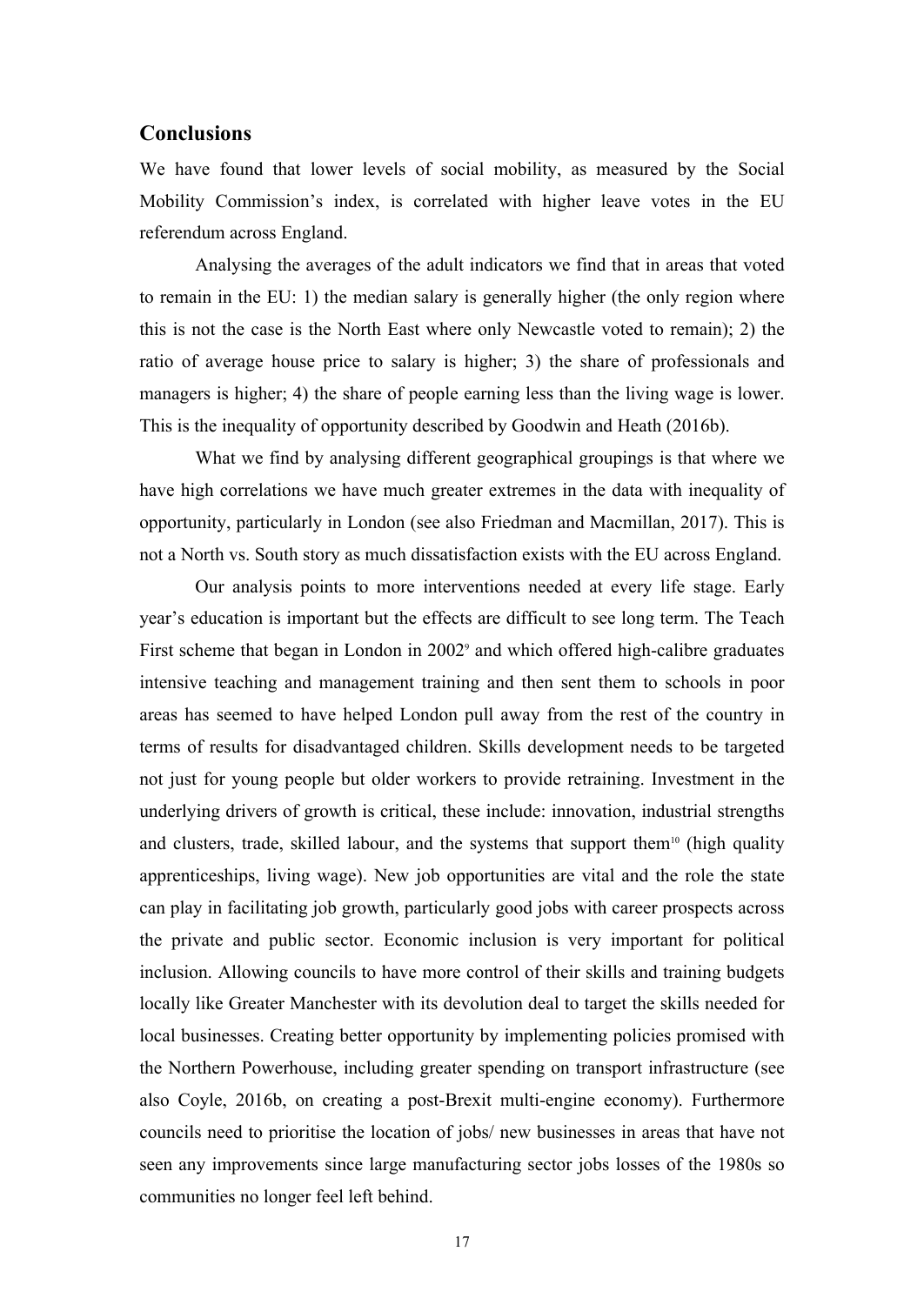#### **References**

Ashcroft M. (2016). 'How the United Kingdom voted on Thursday… and why', Lord Ashcroft polls, 24 Jun 2016. http://lordashcroftpolls.com/2016/06/how-the-unitedkingdom-voted-and-why.

Becker, S.O., Fetzer, T. and Novy, D. (2016). "Who Voted for Brexit? A Comprehensive District-Level Analysis", Centre for Competitive Advantage in the Global Economy working paper no. 305, University of Warwick.

Beatty, C. and Fothergill, S. (2016). "Jobs, Welfare and Austerity: How the destruction of industrial Britain casts a shadow over present-day public finances", Centre for Regional Economic and Social Research, Sheffield Hallam University.

Bell, B. and Machin, S. (2016). "Brexit and wage-inequality", VOX CEPR at: http://voxeu.org/article/brexit-and-wage-inequality.

Coyle, D. (2016a). "Brexit and London's dominance: powering up the engines of growth", Policy@Manchester blog on 13/9/16 at: http://blog.policy.manchester.ac.uk/posts/2016/09/brexit-and-londons-dominancepowering-up-the-engines-of-growth/

Coyle, D. (2016b). "The anger of deindustrialised Brexit towns goes far beyond immigration" Financial Times Opinion on 23/11/16 at: https://www.ft.com/content/d6bb1c6b-ce24-3ded-9fea-e06978ed4346

Devine, F. and Sensier, M. (2017). Class, Politics and the Progressive Dilemma, *The Political Quarterly*, early view: http://onlinelibrary.wiley.com/doi/10.1111/1467- 923X.12331/abstract

Dorling, D. (2016). Brexit: the decision of a divided country. Blog at Verso Books: http://www.versobooks.com/blogs/2761-brexit-the-decision-of-a-divided-country

Ford, R. and Goodwin M.J. (2014). Revolt on the Right: explaining support for the radical right in Britain. Routledge: Abingdon.

Friedman, S. and Macmillan, L. (2017). "Is London really the Engine-room? Migration, Opportunity Hoarding and Regional Social Mobility in the UK", National Institute Economic Review, No. 240, May, pp. R58-72.

Future Leaders Trust (2015) Combatting Isolation. Report from http://www.futureleaders.org.uk/news/report-isolated-coastal-schools-without-excellent-heads-arefailing-our-children/ accessed 12/1/16.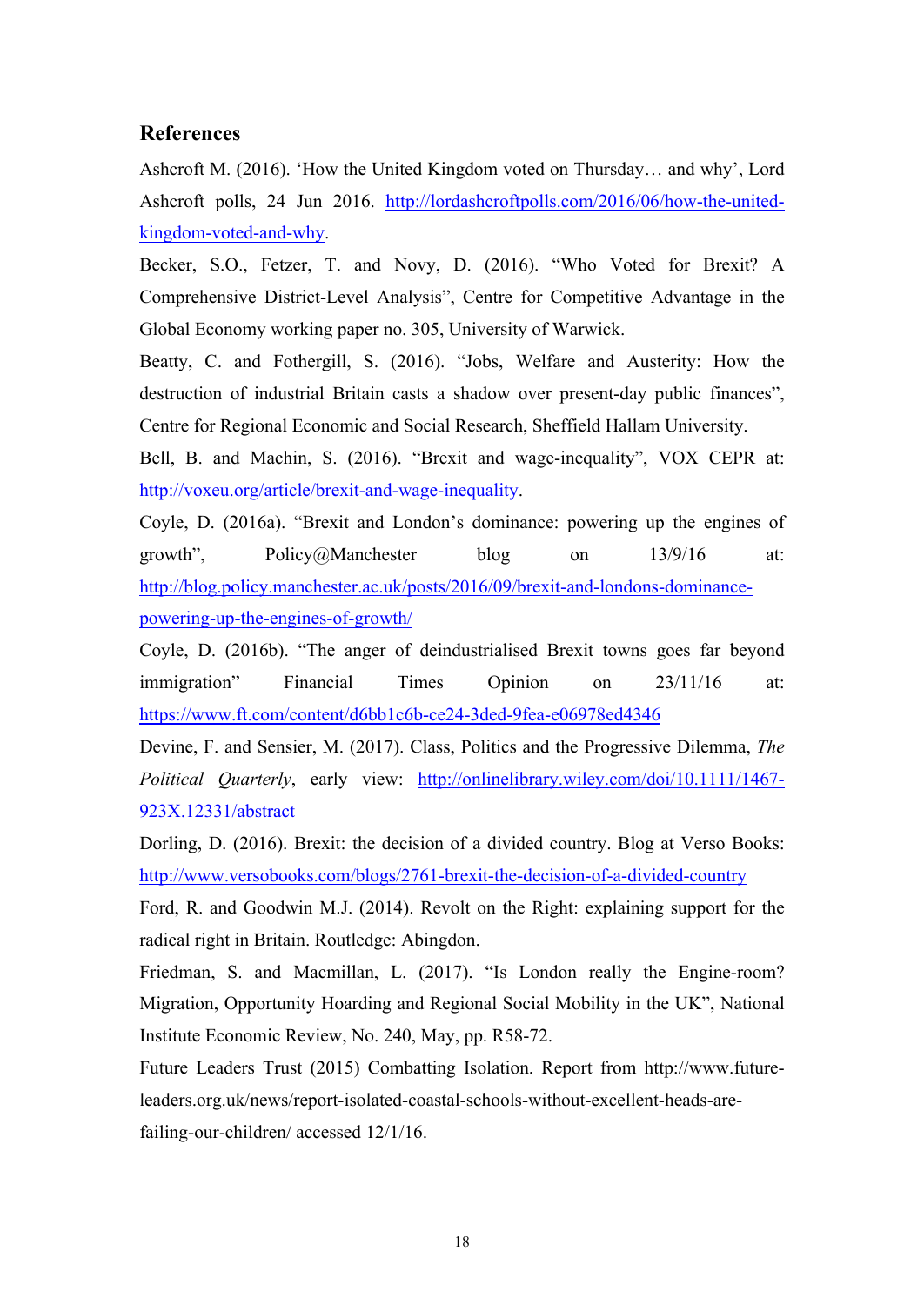Goodwin M.J. and Heath, O. (2016a). "The 2016 Referendum, Brexit and the Left Behind: An Aggregate-level Analysis of the Result", *The Political Quarterly*, 87(3), pp. 323-332.

Goodwin M.J. and Heath, O. (2016b). "Brexit vote explained: poverty, low skills and lack of opportunities", Joseph Rowntree Foundation report at: https://www.jrf.org.uk/brexit-vote-explained-poverty-low-skills-and-lack-

opportunities. Greaves, E., Macmillan, L. and Sibieta, L. (2014). "Lessons from London schools for attainment gaps and social mobility". Research report for the Social Mobility and Child Poverty Commission.

Jenkins S.P. (2015). "The income distribution in the UK: A picture of advantage and disadvantage", CASE/186 discussion paper, Centre for Analysis of Social Exclusion, London School of Economics.

Los, Bart, McCann, Philip, Springford, John & Thissen, Mark (2017): The mismatch between local voting and the local economic consequences of Brexit, Regional Studies, DOI: 10.1080/00343404.2017.1287350

Piketty, T. (2015). The Economics of Inequality. Harvard University Press

Prothero, R. (2016), Towns and cities analysis, England and Wales, Office for National Statistics, March

Savage, M. and Cunningham, N. (2016). "Why Inequality Matters: The Lessons of Brexit", ITEMS blog, see: http://items.ssrc.org/why-inequality-matters-the-lessons-ofbrexit/.

Savage, M., Cunningham, N., Devine, F., Friedman, S., Laurison, D., McKenzie, L., Miles, A., Snee, H. and Wakeling, P. (2015). Social Class in the 21st Century, UK: Penguin Random House.

Shafique, A. (2016). "Brexit was driven by places 'left behind'", blog on RSA, 30/8/16, see: https://www.thersa.org/discover/publications-and-articles/rsablogs/2016/08/brexit-was-driven-by-places-left-behind

Social Mobility Commission (2016a). The Social Mobility Index. Report, Methodology and data retrieved on 28/6/16 from: https://www.gov.uk/government/publications/social-mobility-index

Social Mobility Commission (2016b). The State of the Nation Report 2016. From https://www.gov.uk/government/publications/state-of-the-nation-2016, retrieved on 16/11/16.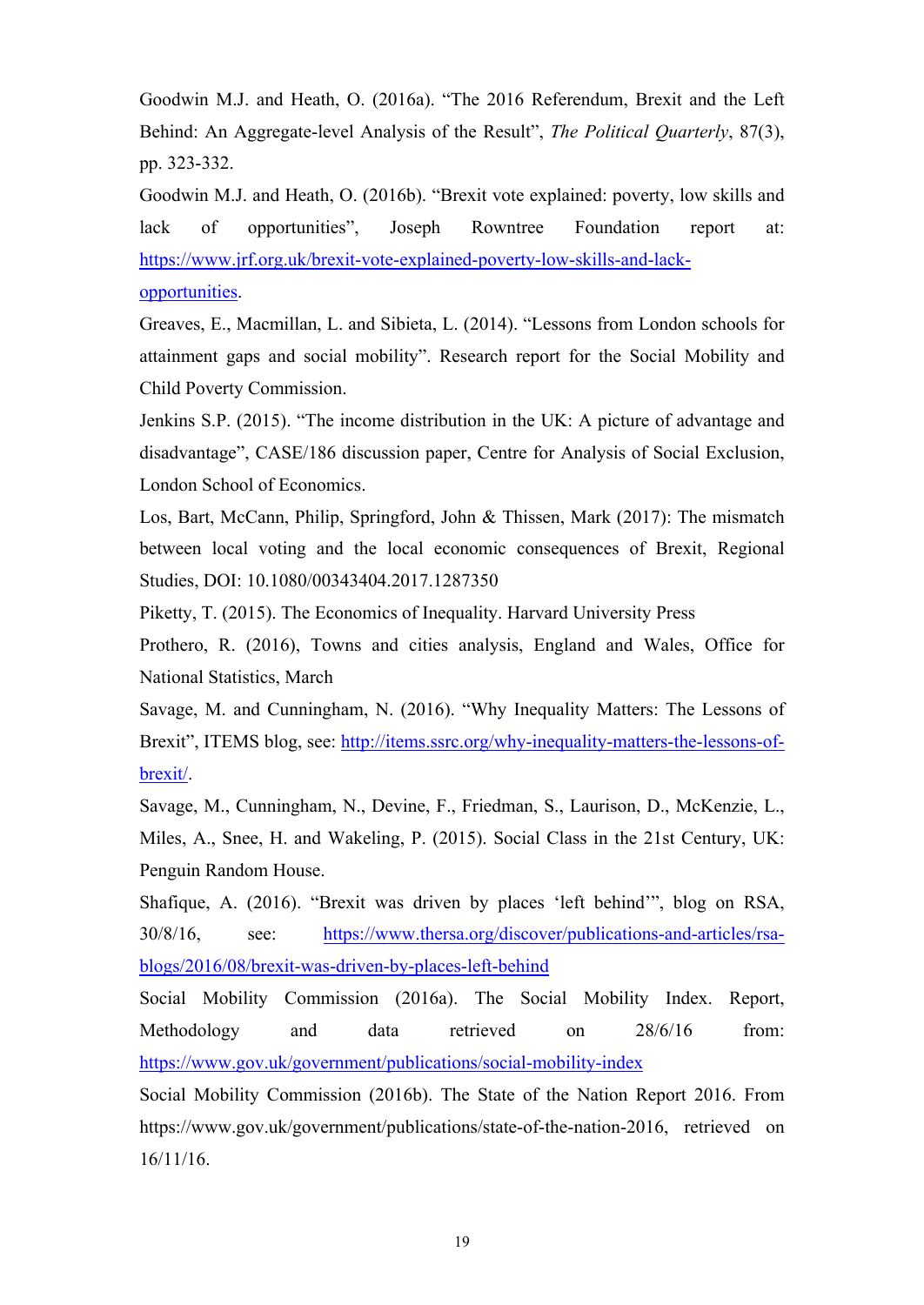Snee, H. and F. Devine. (2014) "Taking the next step: class, resources and educational choice across the generations." *Journal of Youth Studies*, 17, no. 8: 998-1013. Tanndal, J. and Waldenström, (2016). D. "Does financial deregulation boost top incomes? Evidence from the Big Bang", CEPR Discussion Paper No. 11094 at http://www.voxeu.org/article/financial-deregulation-and-income-inequality.

#### **Endnotes**

<sup>1</sup> Data on EU vote is accessed from the Electoral Commission web-site at: http://www.electoralcommission.org.uk/find-information-by-subject/elections-andreferendums/upcoming-elections-and-referendums/eu-referendum/electorate-andcount-information

<sup>2</sup> As pointed out by Danny Dorling (2016) the largest population share of the leave vote actually came from the middle classes and those living in the South of England using the Ashcroft Poll estimates.

<sup>3</sup> See the Guardian article by Polly Toynbee on 17/11/16: https://www.theguardian.com/commentisfree/2016/nov/17/brexit-trump-despairequality-further-than-ever

<sup>4</sup> Media release from Torsten Bell, Resolution Foundation on 24/6/16 at: http://resolutionfoundation.org/media/blog/the-referendum-living-standards-andinequality/

<sup>5</sup> The City of London and the Isles of Scilly were excluded from the SMC index as there is not enough data for these areas.

<sup>6</sup> The announcement is here: https://www.gov.uk/government/news/educationsecretary-announces-6-new-opportunity-areas

<sup>7</sup> The 49 cities in England (excluding City of London and City of Westminster) are listed by by Wikipedia at:

https://en.wikipedia.org/wiki/List\_of\_cities\_in\_the\_United\_Kingdom

<sup>8</sup> Using the rank of the remain index results in the same correlation coefficient but with the opposite sign.

<sup>9</sup> See https://www.teachfirst.org.uk/what-we-do/our-impact

<sup>10</sup> These areas are included in the 10 pillars of the Government's Industrial Strategy

green paper, see: https://www.gov.uk/government/news/developing-a-modernindustrial-strategy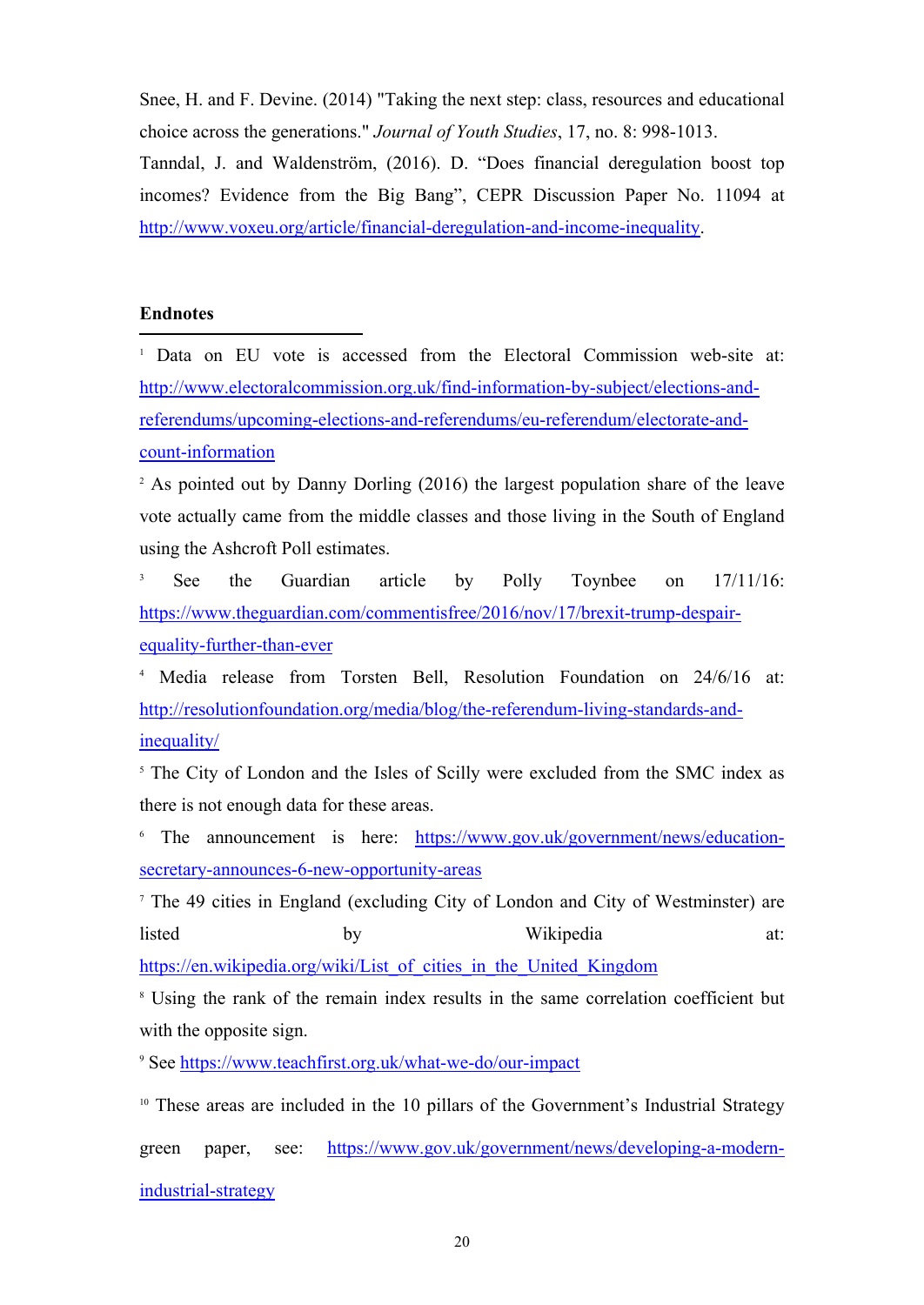**Appendix for "Social Mobility and Brexit: A Closer Look at England's 'Left Behind' Communities", Sensier and Devine (2017).**

| <b>Rank. Local Authority</b> | <b>Region</b>   | <b>SMI</b>     | Leave  | Remain |
|------------------------------|-----------------|----------------|--------|--------|
| <b>Top Ten Leave vote:</b>   |                 | Rank           |        |        |
| 1. Boston                    | East Midlands   | 147            | 75.56% | 24.44% |
| 2. South Holland             | East Midlands   | 61             | 73.59% | 26.41% |
| 3. Castle Point              | East of England | 136            | 72.7%  | 27.3%  |
| 4. Thurrock                  | East of England | 235            | 72.28% | 27.72% |
| 5. Great Yarmouth            | East of England | 297            | 71.5%  | 28.5%  |
| 6. Fenland                   | East of England | 319            | 71.39% | 28.61% |
| 7. Mansfield                 | East Midlands   | 317            | 70.86% | 29.14% |
| 8. Bolsover                  | East Midlands   | 274            | 70.83% | 29.17% |
| 9. East Lindsey              | East Midlands   | 217            | 70.65% | 29.35% |
|                              | Yorkshire and   |                |        |        |
| 10. North East Lincolnshire  | The Humber      | 288            | 69.87% | 30.13% |
| <b>Bottom Ten:</b>           |                 |                |        |        |
| 315. Hammersmith and         |                 |                |        |        |
| Fulham                       | London          | 10             | 29.98% | 70.02% |
| 316. Oxford                  | South East      | 264            | 29.73% | 70.27% |
| 317. Southwark               | London          | 11             | 27.19% | 72.81% |
| 318. Cambridge               | East of England | 275            | 26.15% | 73.85% |
| 319. Camden                  | London          | 19             | 25.06% | 74.94% |
| 320. Wandsworth              | London          | $\overline{2}$ | 24.97% | 75.03% |
| 321. Islington               | London          | 5              | 24.78% | 75.22% |
| 322. Haringey                | London          | 32             | 24.43% | 75.57% |
| 323. Hackney                 | London          | 6              | 21.52% | 78.48% |
| 324. Lambeth                 | London          | 21             | 21.38% | 78.62% |

**Table A.1: Rankings from EU Referendum Vote**

Note: SMI rank is the for the overall social mobility index.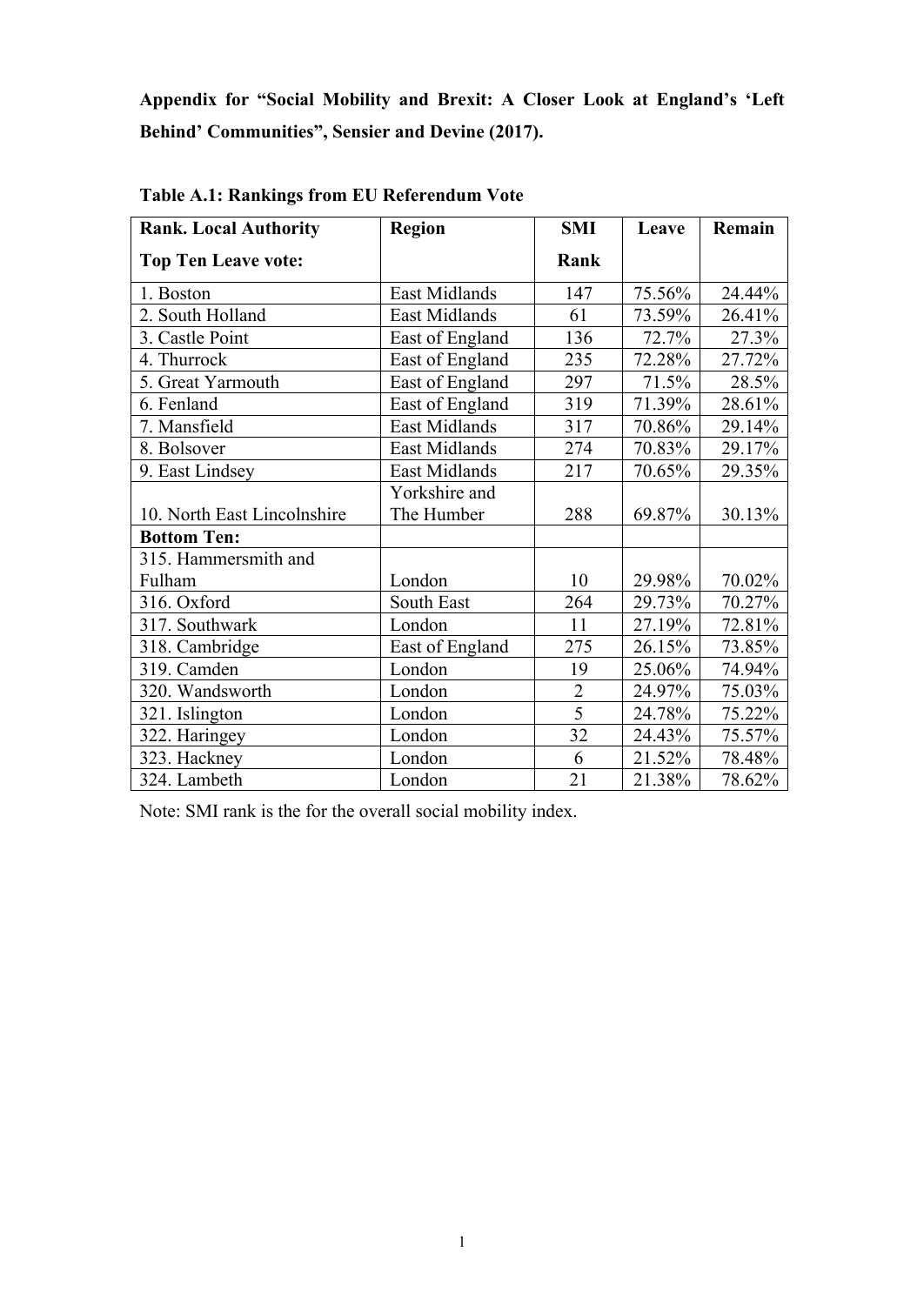| <b>Rank. Local Authority</b>   | <b>Region</b>        | 1      | $\overline{2}$ | Leave    |
|--------------------------------|----------------------|--------|----------------|----------|
| <b>Top Ten:</b>                |                      |        |                | vote     |
| 1. South Holland (61)          | <b>East Midlands</b> | 89.2%  | 63.2%          | 73.6%    |
| 2. Torbay (129)                | South West           | 100.0% | 48.0%          | 63.2%    |
| 3. South Hams $(40)$           | South West           | 89.1%  | 61.5%          | 47.1%    |
| 4. North Kesteven (59)         | East Midlands        | 89.2%  | 59.1%          | 62.3%    |
| 5. Tonbridge and Malling (43)  | South East           | 89.9%  | 58.0%          | 55.7%    |
| 6. Shepway $(120)$             | South East           | 89.9%  | 57.5%          | 62.3%    |
| 7. Greenwich (15)              | London               | 84.6%  | 64.3%          | 44.4%    |
| 8. Isle of Wight $(220)$       | South East           | 97.8%  | 47.0%          | 62.0%    |
| 9. Broxbourne (46)             | East of England      | 89.3%  | 57.7%          | 66.3%    |
| 10. Knowsley (171)             | North West           | 94.7%  | 50.3%          | 51.6%    |
| <b>Bottom Ten:</b>             |                      |        |                |          |
| 315. Rutland (307)             | <b>East Midlands</b> | 78.9%  | 36.4%          | 50.6%    |
| 316. Vale of White Horse (173) | South East           | 83.6%  | 29.9%          | 43.3%    |
| 317. Sandwell (291)            | West Midlands        | 72.5%  | 43.7%          | 66.7%    |
| 318. Wychavon (322)            | <b>West Midlands</b> | 85.9%  | 26.3%          | 57.9%    |
| 319. Tameside (315)            | North West           | 76.8%  | 38.0%          | 61.1%    |
| 320. Leicester (249)           | East Midlands        | 78.9%  | 33.9%          | 48.9%    |
| 321. Oldham (294)              | North West           | 75.0%  | 38.6%          | $60.9\%$ |
| 322. Derby (303)               | East Midlands        | 76.7%  | 36.3%          | 57.2%    |
| 323. West Somerset (324)       | South West           | 86.1%  | 20.0%          | 60.6%    |
| 324. Bury (213)                | North West           | 67.8%  | 39.7%          | 54.1%    |

**Table A.2: Rankings from Early Years Indicators**

Note: The numbers in brackets is the rank in the overall social mobility index. The numbers in column headings relate to the indicators from the SMC report for the early year's index, this includes:

- 1. the proportion of nursery provision in the local area that is rated good or outstanding by Ofsted.
- 2. the proportion of five-year-olds eligible for free school meals (FSM) who achieve a good level of development at the end of the Early Years Foundation Stage (EYFS, Department of Education data).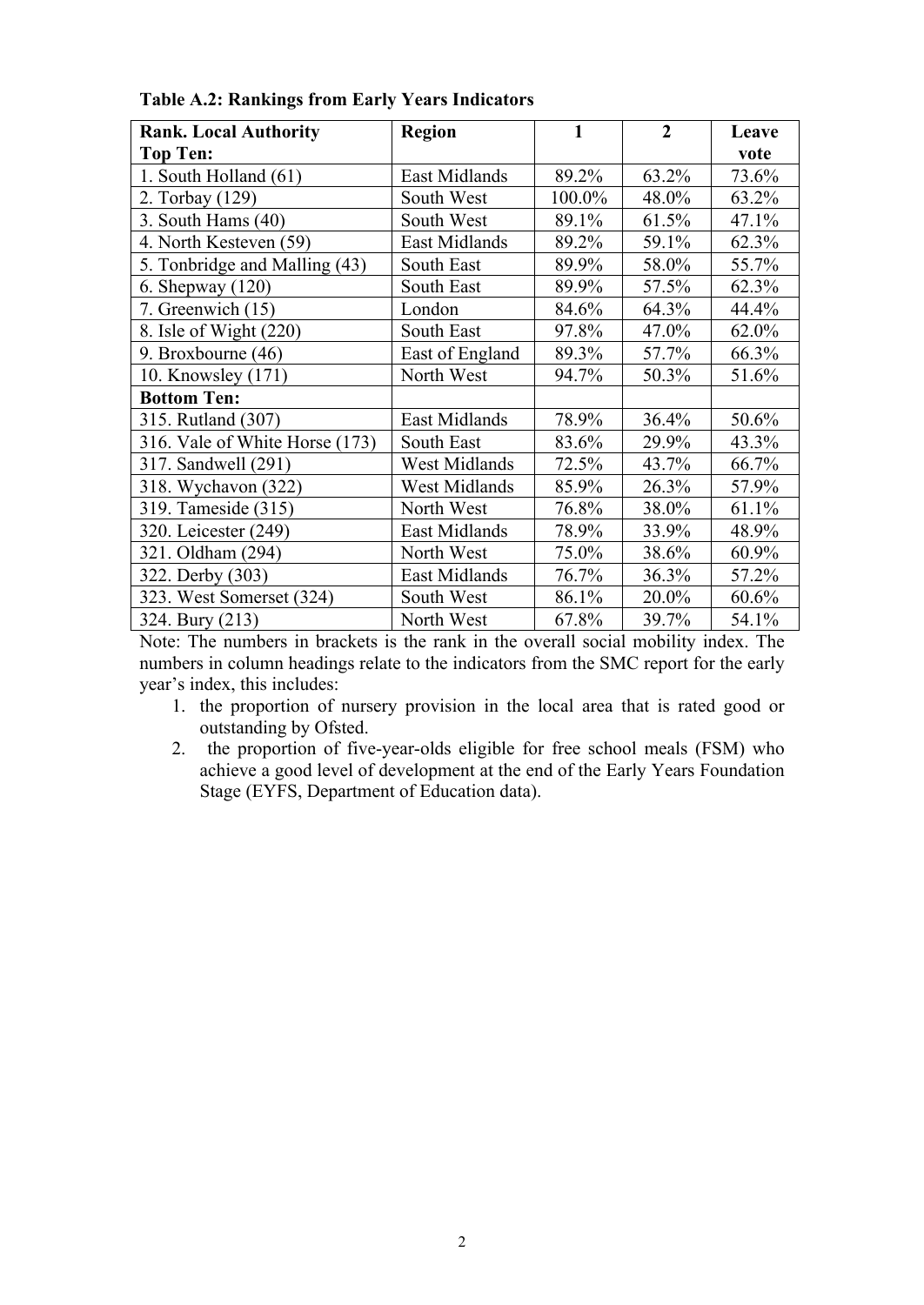| Rank. L. Authority    | <b>Region</b> | 1     | $\overline{2}$ | $\mathbf{3}$ | 4     | Leave |
|-----------------------|---------------|-------|----------------|--------------|-------|-------|
| <b>Top Ten:</b>       |               |       |                |              |       | vote  |
| 1. Westminster $(1)$  | London        | 97.0% | 84.7%          | 79.9%        | 58.7% | 31%   |
| 2. Kensington and     | London        | 89.5% | 100.0%         | 75.9%        | N/A   | 31.3% |
| Chelsea (7)           |               |       |                |              |       |       |
|                       | East          |       |                |              |       | 42.4% |
| 3. Rushcliffe (44)    | Midlands      | 94.4% | 100.0%         | 78.0%        | 52.2% |       |
| 4. Redbridge (3)      | London        | 92.7% | 91.3%          | 80.8%        | 51.6% | 46%   |
| 5. Camden (19)        | London        | 95.1% | 82.3%          | 77.5%        | 55.6% | 25.1% |
| 6. Tower Hamlets (4)  | London        | 88.9% | 83.1%          | 77.3%        | 54.7% | 32.5% |
| 7. Hackney $(6)$      | London        | 88.9% | 99.4%          | 75.0%        | 51.5% | 21.5% |
| 8. Islington $(5)$    | London        | 84.1% | 100.0%         | 75.5%        | 53.5% | 24.8% |
| 9. Wandsworth (2)     | London        | 93.1% | 100.0%         | 74.2%        | 47.6% | 25%   |
| 10. Southwark $(11)$  | London        | 84.0% | 98.7%          | 74.4%        | 53.2% | 27.2% |
| <b>Bottom Ten:</b>    |               |       |                |              |       |       |
| 315. Isle of Wight    | South East    | 58.1% | 12.1%          | 56.1%        | 28.6% | 62%   |
| (220)                 |               |       |                |              |       |       |
| 316. South Bucks      | South East    | 67.7% | 20.1%          | 55.6%        | 20.0% | 50.7% |
| (197)                 |               |       |                |              |       |       |
| 317. Ipswich (292)    | East of       | 62.3% | 34.3%          | 51.8%        | 23.0% | 58.3% |
|                       | England       |       |                |              |       |       |
|                       | East          |       |                |              |       | 62.4% |
| 318. Wellingborough   | Midlands      | 59.7% | 43.7%          | 47.5%        | 25.2% |       |
| (320)                 |               |       |                |              |       |       |
| 319. Gosport (251)    | South East    | 55.7% | 26.9%          | 54.7%        | 25.0% | 63.9% |
| 320. Bracknell Forest | South East    | 54.9% | 52.1%          | 49.2%        | 22.4% | 53.9% |
| (203)                 |               |       |                |              |       |       |
| 321. Crawley (309)    | South East    | 52.2% | 51.2%          | 51.0%        | 22.2% | 58.4% |
|                       | East          |       |                |              |       | 64.3% |
| 322. Corby (321)      | Midlands      | 37.4% | 42.8%          | 55.0%        | 26.7% |       |
| 323. Waveney (318)    | East of       | 61.4% | 31.5%          | 52.6%        | 16.2% | 62.9% |
|                       | England       |       |                |              |       |       |
| 324. Fenland (319)    | East of       | 55.6% | 16.5%          | 45.6%        | 26.6% | 71.4% |
|                       | England       |       |                |              |       |       |

**Table A.3: Rankings from School Indicators**

Note: The numbers in brackets is the rank in the overall social mobility index. N/A is not available, the SMC report states that missing data is due small sample sizes so they are unable to make robust estimates in these cases they use the authority's nearest statistical neighbour as a proxy. The numbers in column headings relate to the four indicators are combined to create the SMC school index, these are the proportion of children eligible for FSM:

- 1. attending a good or outstanding Ofsted rated primary school;
- 2. attending a good or outstanding Ofsted rated secondary school;
- 3. achieving a level 4 or above in reading, writing, and mathematics at Key Stage 2 (DfE data); and
- 4. achieving 5 A\*-C grades including English and Maths at GCSE (DfE data).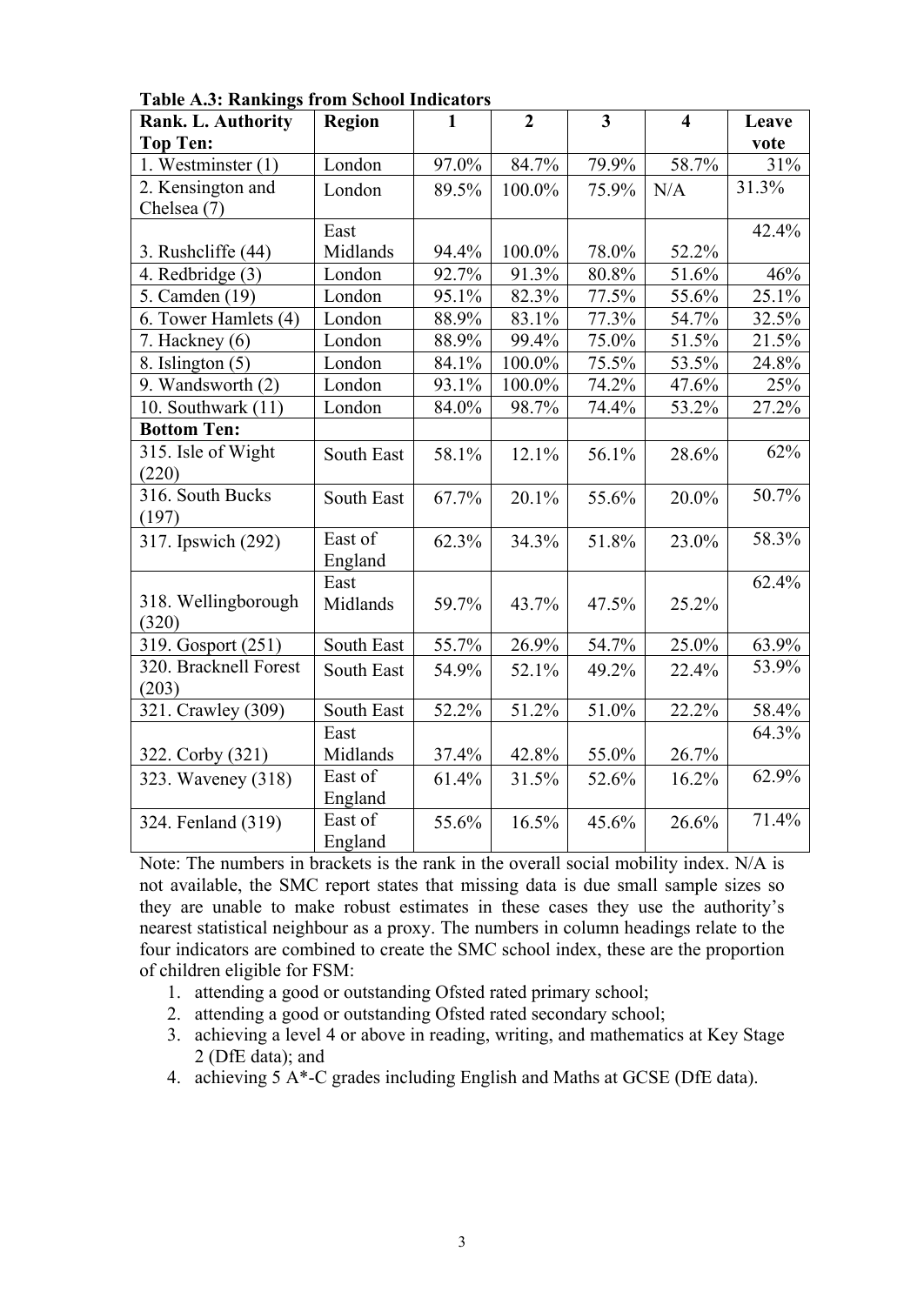| <b>Rank. LAuthority</b> | <b>Region</b> | $\mathbf{1}$ | $\overline{2}$ | $\mathbf{3}$ | $\overline{\mathbf{4}}$ | 5    | Leave |
|-------------------------|---------------|--------------|----------------|--------------|-------------------------|------|-------|
| <b>Top Ten:</b>         |               |              |                |              |                         |      | vote  |
| 1. Kensington and       |               |              |                |              |                         |      |       |
| Chelsea (7)             | London        | 7.0          | 208.8          | 59.8         | 51.0                    | 15.0 | 31.3  |
| 2. Westminster (1)      | London        | 8.0          | 211            | 61.9         | 49.0                    | 12.0 | 31    |
| 3. Redbridge (3)        | London        | 8.0          | 206.3          | 56.8         | 49.0                    | 10.0 | 46    |
| 4. Brent (27)           | London        | 9.0          | 207.7          | 54.3         | 46.0                    | 11.0 | 40.3  |
| 5. Harrow (23)          | London        | 8.0          | 207.6          | 60.0         | 45.0                    | 9.0  | 45.4  |
| 6. Newham (17)          | London        | 10.0         | 216            | 60.6         | 45.0                    | 8.0  | 47.2  |
| 7. Hackney $(6)$        | London        | 9.0          | 211.2          | 56.6         | 44.0                    | 9.0  | 21.5  |
| 8. Hounslow (16)        | London        | 8.0          | 204.8          | 54.1         | 42.0                    | 10.0 | 48.9  |
| 9. Ealing (8)           | London        | 9.0          | 210            | 56.5         | 42.0                    | 9.0  | 39.6  |
| 10. Tower Hamlets       |               |              |                |              |                         |      |       |
| (4)                     | London        | 11.0         | 215.3          | 56.7         | 39.0                    | 10.0 | 32.5  |
| <b>Bottom Ten:</b>      |               |              |                |              |                         |      |       |
| 315. North Norfolk      | East of       |              |                |              |                         |      |       |
| (280)                   | England       | 20.0         | 175            | 16.7         | 14.0                    | 4.0  | 58.9  |
| 316. Wychavon           | West          |              |                |              |                         |      |       |
| (322)                   | Midlands      | 24.0         | 173            | 30.3         | 15.0                    | 2.0  | 57.9  |
|                         | North         |              |                |              |                         |      |       |
| 317. Carlisle (302)     | West          | 20.0         | 188.8          | 16.9         | 13.0                    | 1.0  | 60.1  |
| 318. Rushmoor           | South         |              |                |              |                         |      |       |
| (248)                   | East          | 20.0         | 154.3          | 26.6         | 14.0                    | 3.0  | 58.2  |
| 319. East               |               |              |                |              |                         |      |       |
| Cambridgeshire          | East of       |              |                |              |                         |      |       |
| (311)                   | England       | 21.0         | 175.7          | 19.0         | 15.0                    | 2.0  | 50.9  |
| 320. Cambridge          | East of       |              |                |              |                         |      |       |
| (275)                   | England       | 21.0         | 156            | 29.5         | 15.0                    | 2.0  | 26.2  |
| 321. Hastings           | South         |              |                |              |                         |      |       |
| (282)                   | East          | 20.0         | 175.7          | 15.0         | 11.0                    | 3.0  | 54.9  |
| 322. Stoke-on-          | West          |              |                |              |                         |      |       |
| <b>Trent</b> (298)      | Midlands      | 21.0         | 162.6          | 26.1         | 13.0                    | 2.0  | 69.4  |
|                         | Yorkshir      |              |                |              |                         |      |       |
|                         | e and         |              |                |              |                         |      |       |
| 323. North East         | The           |              |                |              |                         |      |       |
| Lincolnshire (288)      | Humber        | 20.0         | 150            | 25.2         | 10.0                    | 1.0  | 69.9  |
| 324. Eastleigh          | South         |              |                |              |                         |      |       |
| (199)                   | East          | 20.0         | 90             | 34.5         | 14.0                    | 3.0  | 52.5  |

**Table A.4: Rankings from Youth Indicators**

Note: The numbers in brackets is the rank in the overall social mobility index. The numbers in column headings relate to the five indicators that make up the youth index which include young people eligible for FSM:

- 1. the proportion who are not in education, employment, or training (NEET) one year after finishing Key Stage 4 (DfE data).
- 2. the average points score for those entered for a level 3 qualification (DfE).
- 3. the proportion at age 15 who achieve  $2+$  A-levels or equivalent qualifications by age 19 (DfE).
- 4. the proportion at age 15 who enter higher education by age 19 (BIS data).

.

5. the proportion who enter higher education at one of the third most selective universities by age 19 (BIS data).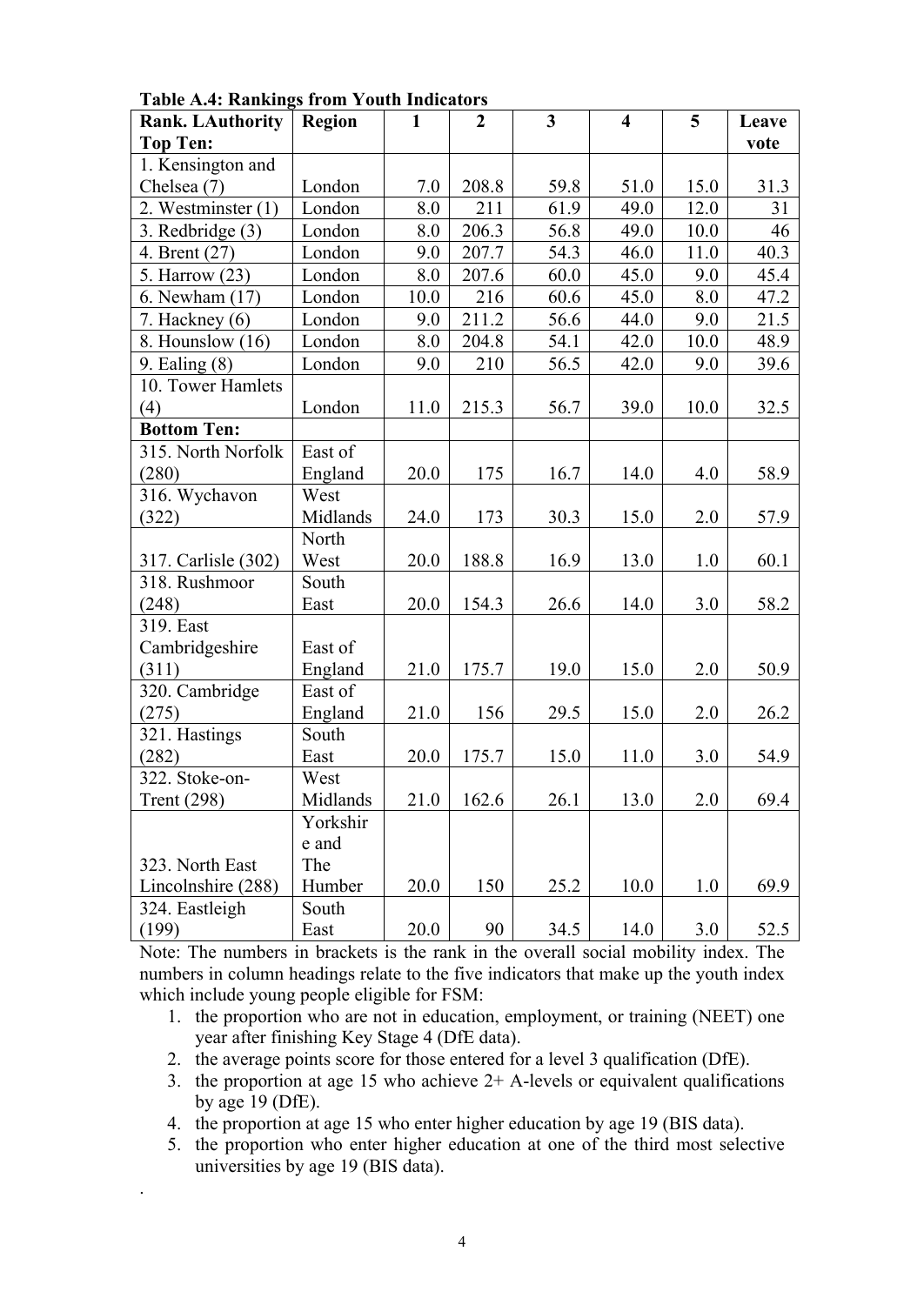| Rank.               | Region        | 1      | $\boldsymbol{2}$ | $\mathbf{3}$ | $\overline{4}$ | 5    | Leave |
|---------------------|---------------|--------|------------------|--------------|----------------|------|-------|
| <b>LAuthority</b>   |               |        |                  |              |                |      | vote  |
| <b>Top Ten:</b>     |               |        |                  |              |                |      |       |
|                     | East of       |        |                  |              |                |      |       |
| 1. St Albans $(31)$ | England       | £591.5 | 12.7             | 50.0         | 23.8           | 74.7 | 37.3  |
| 2. Rushcliffe (44)  | East Midlands | £475.2 | 8.4              | 52.2         | 25.8           | 78.1 | 42.5  |
| 3. Hart (29)        | South East    | £577.3 | 10.3             | 36.8         | 17.3           | 75.2 | 47.6  |
| 4. South            |               |        |                  |              |                |      |       |
| Cambridgeshire      | East of       |        |                  |              |                |      |       |
| (170)               | England       | £494.4 | 10.2             | 41.2         | 10.1           | 69.8 | 39.8  |
| 5. Wokingham        |               |        |                  |              |                |      |       |
| (90)                | South East    | £526.2 | 11.1             | 39.0         | 15.0           | 78.6 | 43.3  |
| 6. Chiltern (77)    | South East    | £531.5 | 15.5             | 48.4         | 13.4           | 75.2 | 45    |
| 7. Richmond upon    |               |        |                  |              |                |      |       |
| Thames $(18)$       | London        | £655.0 | 15.5             | 48.3         | 21.1           | 67.2 | 30.7  |
| 8. Elmbridge (24)   | South East    | £551.0 | 15.4             | 46.9         | 12.7           | 71.7 | 40.5  |
|                     | East of       |        |                  |              |                |      |       |
| 9. Brentwood (68)   | England       | £553.2 | 9.6              | 42.6         | 24.9           | 74.8 | 59.2  |
| 10. Vale of White   |               |        |                  |              |                |      |       |
| Horse (173)         | South East    | £488.2 | 10.3             | 45.1         | 13.7           | 65.4 | 43.3  |
| <b>Bottom Ten:</b>  |               |        |                  |              |                |      |       |
| 315. Thanet (273)   | South East    | £332.5 | 9.8              | 24.8         | 35.1           | 51.4 | 63.9  |
| 316. Brent (25)     | London        | £440.8 | 15.5             | 27.7         | 29.4           | 36.6 | 40.3  |
| 317. Waltham        |               |        |                  |              |                |      |       |
| Forest (36)         | London        | £441.3 | 13.6             | 29.2         | 39.0           | 43.4 | 40.9  |
| 318. Breckland      | East of       |        |                  |              |                |      |       |
| (306)               | England       | £345.9 | 9.3              | 19.6         | 39.3           | 58.2 | 64.2  |
| 319. Kensington     |               |        |                  |              |                |      |       |
| and Chelsea (7)     | London        | £632.4 | 36.2             | 45.0         | 23.1           | 33.4 | 31.3  |
| 320. Forest Heath   | East of       |        |                  |              |                |      |       |
| (285)               | England       | £336.3 | 9.3              | 20.4         | 33.6           | 43.3 | 65    |
| 321. North          | East of       |        |                  |              |                |      |       |
| Norfolk (280)       | England       | £340.0 | 10.8             | 16.6         | 37.8           | 58.2 | 58.9  |
| 322. Newham (17)    | London        | £394.0 | 12.2             | 20.4         | 30.0           | 31.0 | 47.2  |
| 323. Torridge       |               |        |                  |              |                |      |       |
| (308)               | South West    | £333.9 | 11.0             | 12.7         | 41.6           | 62.1 | 60.8  |
| 324. West           |               |        |                  |              |                |      |       |
| Somerset (324)      | South West    | £287.3 | 13.4             | N/A          | 41.9           | 51.6 | 60.6  |

**Table A.5: Rankings from Adulthood Indicators**

Note: The numbers in brackets is the rank in the overall social mobility index. The numbers in column headings relate to the 5 indicators from the SMC report:

1. Median weekly pay of employees (Office for National Statistics data).

- 2. Housing affordability, as measured by average house prices compared to median annual pay of employees (ONS data).
- 3. The proportion of managerial and professional jobs as determined by those that are Standard Occupational Classes 1 and 2 (ONS data).
- 4. The proportion of employee jobs that pay an hourly rate less than the living wage rate applicable to the local area set by the Living Wage Foundation (ONS data).
- 5. The proportion of families with children that own their own home (Census 2011 data).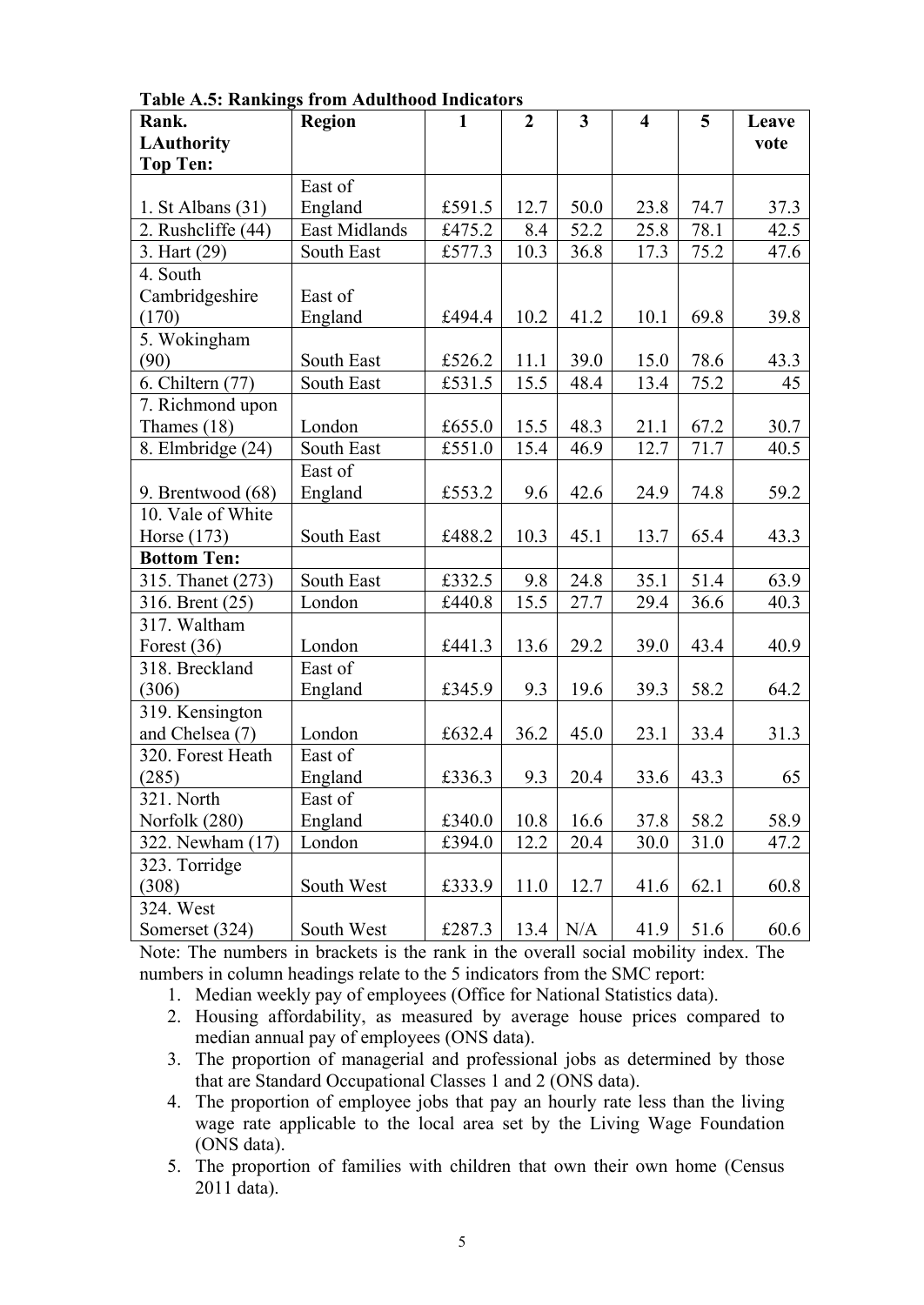| Components:           |        |     | All            |                | Coastal        |                | <b>Inland</b>  |      | <b>Cities</b>  |                | <b>Towns</b> |
|-----------------------|--------|-----|----------------|----------------|----------------|----------------|----------------|------|----------------|----------------|--------------|
| <b>Early Years</b>    |        |     |                |                |                |                |                |      |                |                |              |
| <b>Good Nurseries</b> |        |     | 87.2%          |                | 88.6%          |                | 86.8%          |      | 86.3%          |                | 87.6%        |
| Good EYFS             |        |     | 43.9%          |                | 45.7%          |                | 43.4%          |      | 42.7%          | 43.3%          |              |
| <b>School</b>         |        |     |                |                |                |                |                |      |                |                |              |
| <b>Good Primaries</b> |        |     | 79.8%          |                | 79.5%          |                | 79.8%          |      | 79.3%          |                | 79%          |
| Good Secondaries      |        |     | 69.8%          |                | 66.8%          |                | 70.8%          |      | 67.8%          |                | 68.2%        |
| Key stage 2 prog.     |        |     | 61.4%          |                | 60.8%          |                | 61.5%          |      | 60.4%          |                | 60.1%        |
| 5 GCSEs A*-C          |        |     | 31.3%          |                | 28.8%          |                | 32.2%          |      | 29%            |                | 29.9%        |
| Youth                 |        |     |                |                |                |                |                |      |                |                |              |
| <b>NEET</b>           |        |     | 18%            |                | 18.7%          |                | 17.8%          |      | 19.1%          |                | 18.7%        |
| Points Level 3        |        |     | 204.7          |                | 201.3          |                | 205.8          |      | 201.2          |                | 204.8        |
| A levels              |        |     | 31.9%          |                | 28.3%          |                | 33%            |      | 29.2%          |                | 29.9%        |
| Going to HE           |        |     | 17.9%          |                | 14.6%          |                | 19%            |      | 16.6%          | 15.7%          |              |
| Selective Unis.       |        |     | 3.5%           |                | 2.7%           |                | 3.8%           | 2.8% |                | 3.1%           |              |
| <b>Adult</b>          |        |     |                |                |                |                |                |      |                |                |              |
| Median salary         |        |     | £424.55        |                | £393.81        |                | £434.47        |      | £397.20        |                | £416.47      |
| Leave                 | Remain | 406 | 484            | 393            | 412            | 412            | 491            | 388  | 415            | 407            | 477          |
| Av. house             |        |     |                |                |                |                |                |      |                |                |              |
| price/salary          |        |     | 9.38           |                | 8.88           |                | 9.55           |      | 8.31           |                | 8.94         |
| Leave                 | Remain |     | 12.            | 8.8            | 9.5            | 8.3            | 12.            |      | 9.6            |                |              |
|                       |        | 8.5 | $\overline{2}$ | $\overline{2}$ | $\mathbf{1}$   | $\tau$         | $\overline{4}$ | 7.6  | $\overline{4}$ | 8.6            | 11           |
| Prof. Occupation      |        |     | 30.1%          |                | 27.6%          |                | 30.9%          |      | 29.8%          |                | 29.4%        |
| Leave                 | Remain | 27. | 36.            | 27.            |                | 28.            | 37.            | 26.  | 35.            | 28.            | 37.          |
|                       |        | 9   | 9              | 1              | 33             | 3              | $\overline{3}$ | 6    | 8              | $\mathbf{1}$   | 6            |
| Living wage           |        |     | 24.6%          |                | 26.9%          |                | 23.9%          |      | 22.4%          |                | 25.1%        |
| Leave                 | Remain | 25. | 21.            | 27.            | 23.            | 24.            | 21.            | 23.  | 21.            | 25.            |              |
|                       |        | 6   | 6              | $\overline{2}$ | 6              | 9              | $\overline{4}$ |      | $\overline{2}$ | 9              | 20           |
| Home Ownership        |        |     | 61.9%          |                | 61.8%          |                | 61.9%          |      | 57.8%          |                | 65%          |
| Leave                 | Remain | 63. | 56.            | 61.            | 62.            | 64.            | 56.            | 58.  | 56.            | 64.            | 68.          |
|                       |        | 6   | 6              | $\overline{7}$ | 6              | $\overline{4}$ | 1              | 6    | $\mathbf{1}$   | $\overline{4}$ | 8            |
| Number LA areas       |        |     | 324            |                | 79             |                | 245            |      | 49             |                | 243          |
| Leave                 | Remain | 246 | 78             | 72             | $\overline{7}$ | 174            | 71             | 32   | 17             | 209            | 34           |

**Table A.6: Averages for all Social Mobility Index Components**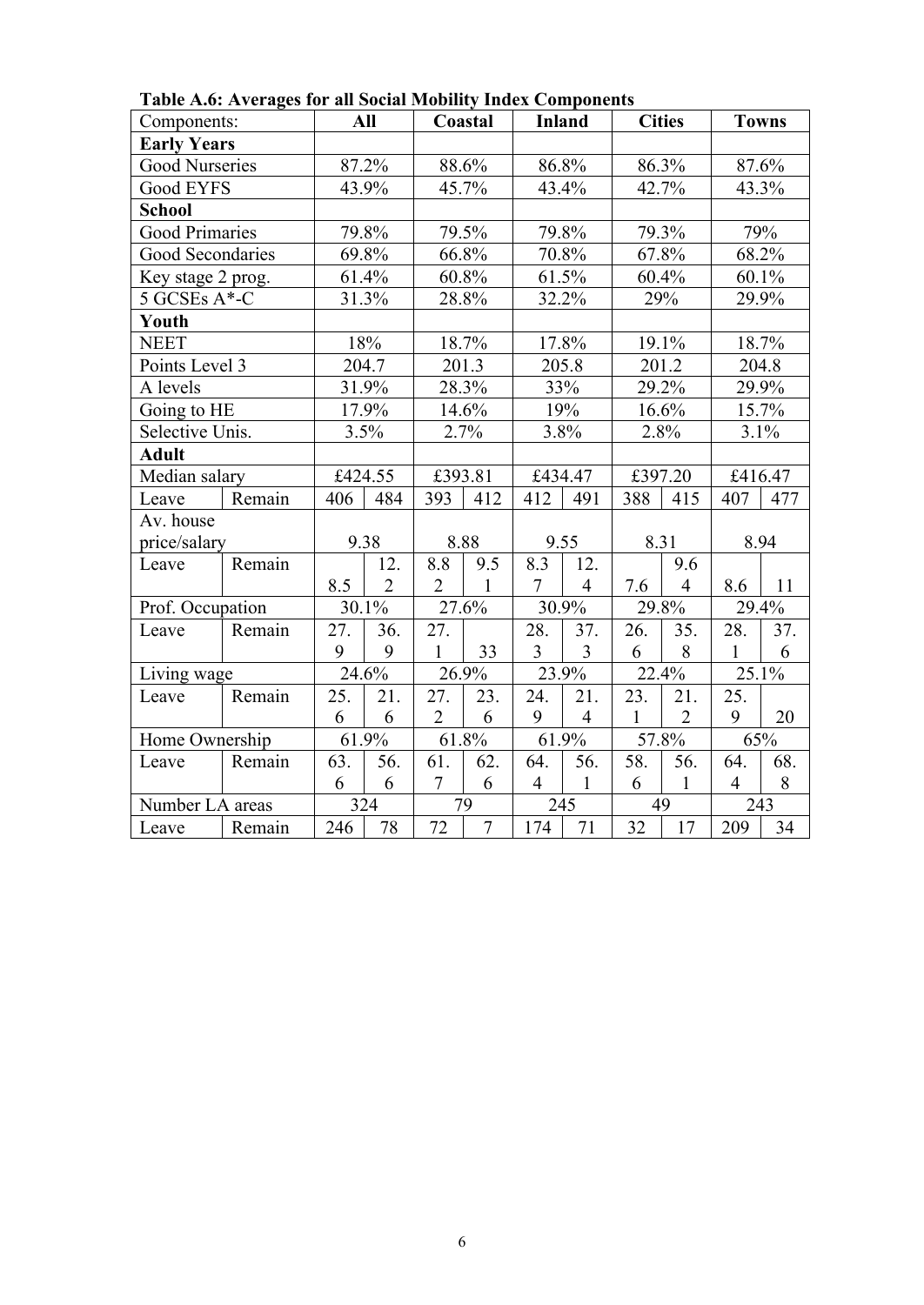| Life Stage variable   | All          | <b>NE</b>      | <b>NW</b>    | YH           | <b>EM</b>            | WM           | <b>ET</b>   | LN           | <b>SE</b>            | <b>SW</b>    |
|-----------------------|--------------|----------------|--------------|--------------|----------------------|--------------|-------------|--------------|----------------------|--------------|
| <b>Good Nurseries</b> | 87.2%        | 90.6%          | 85.7%        | 88.7%        | 85.5%                | 84.4%        | 88%         | 85.5%        | 89%                  | 88.4%        |
| Good EYFS             | 43.9%        | 38.9%          | 43.2%        | 42.6%        | 42.4%                | 41.7%        | 44.2%       | 50.7%        | 44.4%                | 43.4%        |
| Good Primaries        | 79.8%        | 37.9%          | 84.9%        | $75.2\%$     | 77.5%                | 76.7%        | 78.3%       | 85.8%        | 75.5%                | 83.7%        |
| Good Secondaries      | 69.8%        | 60.3%          | 61.8%        | 65.4%        | 60.7%                | 69.6%        | 68%         | 85.2%        | 73.4%                | 76.4%        |
| Key stage 2 prog.     | 61.4%        | 64.5%          | 63.7%        | 58.8%        | 60.1%                | 58.7%        | 58.9%       | 71.9%        | 60%                  | 59.1%        |
| 5 GCSEs A*-C          | 31.3%        | 30.2%          | 31.1%        | 28.6%        | 29%                  | 30.4%        | 30.4%       | 15.4%        | 29.2%                | 29.7%        |
| <b>NEET</b>           | 18%          | 19.4%          | 18.2%        | 19.9%        | 19.88%               | 18.2%        | 18.8%       | 1.1%         | 18.7%                | 18.1%        |
| Points Level 3        | 204.7        | 210.4          | 201.6        | 206.9        | 204.9                | 202.3        | 201.9       | 209.7        | 205.2                | 205.3        |
| A levels              | 31.9%        | 27.9%          | 32.3%        | 29.1%        | 27.1%                | 30.1%        | 30.3%       | 50.7%        | 30.6%                | 28.8%        |
| Going to HE           | 17.9%        | 15.5%          | 19%          | 16%          | 14%                  | 16.3%        | 16.7%       | 37.4%        | 15%                  | 14.4%        |
| Selective Unis.       | 3.5%         | 2.2%           | 2.5%         | 2.5%         | 2.7%                 | 2.8%         | 3.4%        | .5%          | 3.9%                 | $3\%$        |
| Median salary         | £424.55      | £381.02        | £391.63      | £381.10      | £400.81              | £397.54      | £431.03     | 527.8        | £460.05              | £382.70      |
| Remain<br>Leave       | 406<br>485   | 382<br>372     | 388<br>409   | 379<br>396   | 400<br>407           | 395<br>480   | 425<br>479  | 487<br>535   | 438<br>499           | 397<br>379   |
| Av. house             |              |                |              |              |                      |              |             |              |                      |              |
| price/salary          | 9.38         | 6.43           | 6.65         | 7.45         | 7.29                 | 7.94         | 9.7         | 14.43        | 10.83                | 10.41        |
| Remain<br>Leave       | 8.5<br>12.2  | 6.3<br>7.3     | 6.5<br>7.5   | 7.2<br>8.9   | 7.27<br>7.6          | 7.9<br>9.6   | 9.6<br>10.8 | 10<br>15.3   | 10.2<br>12           | 10.3<br>10.7 |
| Prof. Occupation      | 30.1%        | 25.3%          | 27%          | 25.6%        | 28%                  | 28.8%        | 29.9%       | 35.30/       | 33.3%                | 30.5%        |
| Remain<br>Leave       | 27.9<br>36.9 | 24.9<br>  29.6 | 26.1<br>31.3 | 24.6<br>31.8 | 27.4<br>38.5         | 28.3<br>43.  | $28.8$ 38.7 | 28<br>36.6   | 29.7<br>$\vert$ 39.7 | 29.3<br>34.6 |
| Living wage           | 24.6%        | 25.6%          | 26.2%        | 27.8%        | 27.4%                | 26.3%        | 24.3%       | 24.4%        | 9.9%                 | 25.8%        |
| Remain<br>Leave       | 21.6<br>25.6 | 25.9<br>23     | 26.7<br>23.9 | 28.4<br>24.2 | 27.5<br>25.3         | 17.5<br>26.6 | 24.7<br>21  | 27.1<br>23.9 | 21.2<br>17.6         | 23<br>26.6   |
| Home Ownership        | 61.9%        | 59%            | 64.4%        | 62.8%        |                      | 64.6%        | 63.4%       | 44.4%        | 64.1%                | 62.2%        |
| Remain<br>Leave       | 63.6<br>56.6 | $59.8$   50.8  | 65.2<br>60.6 | 62.6<br>63.7 | 62.8<br>66.3         | 69.3<br>64.4 | $63.8$ 59.8 | 58.9<br>41.7 | 67.8<br>62.1         | 62<br>63.1   |
| Number LA areas       | 324          | 12             | 39           | 21           | 40                   | 30           | 47          | 32           | 67                   | 36           |
| Remain<br>Leave       | 246<br>78    | 11             | 32           | 18           | 38<br>$\overline{2}$ | 29           | 42<br>5     | 27           | 43<br>24             | 28<br>8      |

**Table A.7: Averages for all Social Mobility Index Components by Government Office Regions**

Note: N= number of English local authorities. Cell shading key: red best region, yellow worst region.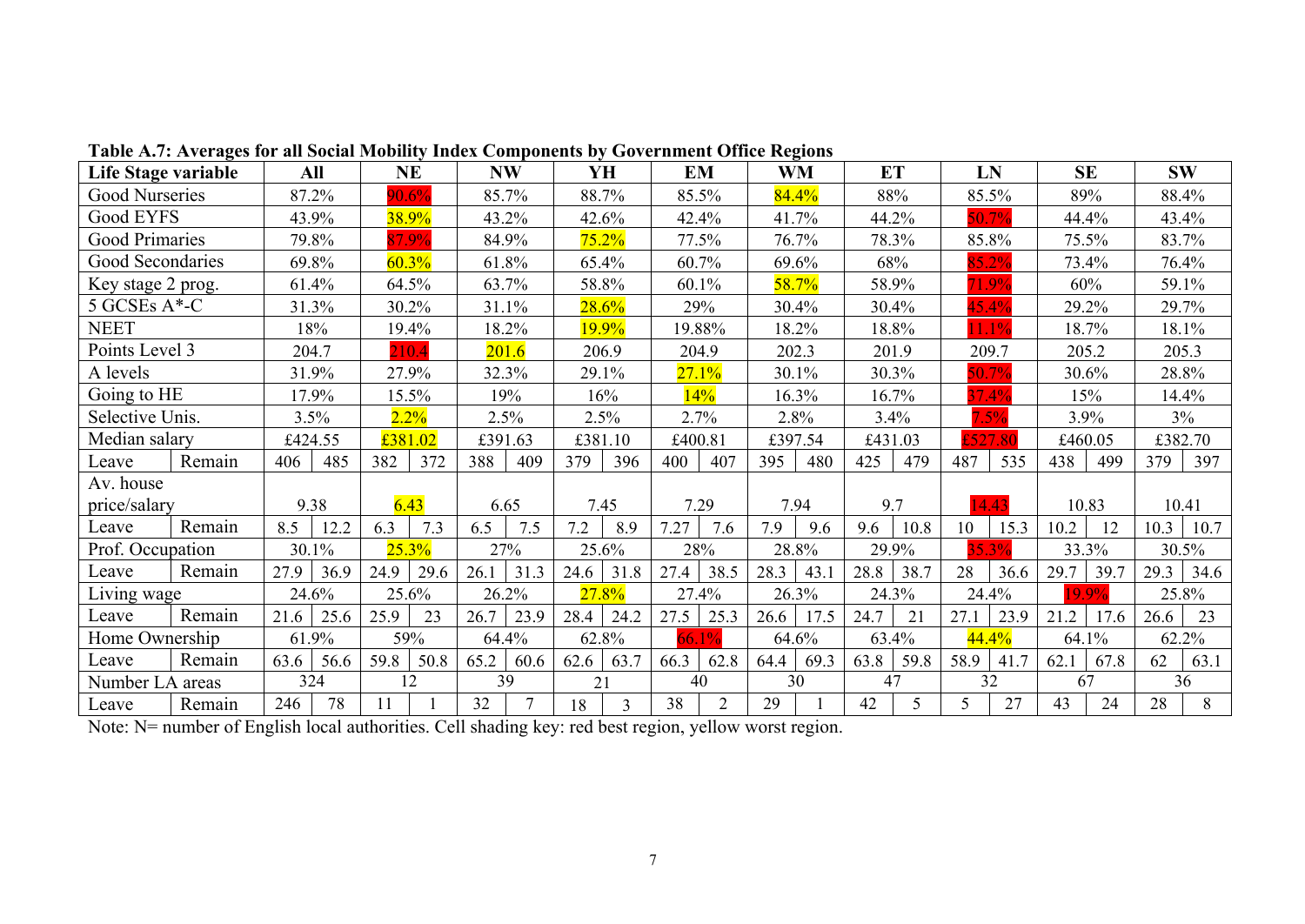| Life Stage variable    | All       | <b>NE</b> | <b>NW</b> | YH        | EM        | WM        | <b>ET</b> | LN        | <b>SE</b> | <b>SW</b> |
|------------------------|-----------|-----------|-----------|-----------|-----------|-----------|-----------|-----------|-----------|-----------|
| Overall                | $-0.51**$ | $-0.55*$  | $-0.25$   | $-0.45**$ | $-0.16$   | $-0.48**$ | $-0.35**$ | $-0.56**$ | $-0.33**$ | $-0.51**$ |
| <b>Early Years</b>     | $-0.04$   | 0.04      | $-0.11$   | 0.12      | $0.32**$  | 0.26      | 0.001     | $-0.003$  | $0.46**$  | 0.02      |
| Good Nurseries         | 0.003     | $-0.25$   | 0.03      | $-0.10$   | $0.31*$   | 0.08      | $-0.39**$ | $-0.05$   | $0.22*$   | 0.02      |
| Good EYFS              | $-0.06$   | 0.29      | $-0.14$   | 0.15      | $0.37**$  | 0.20      | $0.42**$  | $-0.02$   | $0.38**$  | $-0.01$   |
| <b>School</b>          | $-0.42**$ | $-0.24$   | $-0.16$   | $-0.37*$  | $-0.15$   | $-0.59**$ | $-0.14$   | $-0.57**$ | $-0.28**$ | $-0.51**$ |
| Good Primaries         | $-0.27**$ | $-0.55*$  | $-0.12$   | $-0.25$   | $-0.09$   | $-0.47**$ | $-0.38**$ | $-0.50**$ | $-0.15$   | $-0.22$   |
| Good Secondaries       | $-0.33**$ | $-0.32$   | $-0.09$   | $-0.43*$  | $-0.19$   | $-0.56**$ | $-0.06$   | $-0.48**$ | $-0.23*$  | $-0.33*$  |
| Key stage 2 prog.      | $-0.30**$ | $-0.19$   | $-0.03$   | 0.15      | $-0.04$   | 0.0002    | 0.07      | $-0.44**$ | $-0.004$  | 0.002     |
| 5 GCSEs A*-C           | $-0.47**$ | 0.09      | $-0.22$   | $-0.13$   | $-0.35**$ | $-0.42**$ | 0.05      | $-0.65**$ | $-0.23*$  | $-0.27$   |
| Youth                  | $-0.38**$ | $-0.15$   | $-0.16$   | $-0.53**$ | $-0.31**$ | $-0.08$   | $-0.18$   | $-0.29$   | $-0.32**$ | $-0.12$   |
| <b>NEET</b>            | $0.30**$  | 0.19      | $-0.08$   | $-0.14$   | $-0.01$   | $-0.20$   | 0.03      | 0.05      | $-0.18$   | 0.08      |
| Points Level 3         | $-0.12**$ | $-0.28$   | $-0.19$   | $-0.34$   | $-0.001$  | $-0.26$   | 0.22      | $-0.18$   | $-0.15$   | $-0.10$   |
| A levels               | $-0.53**$ | 0.05      | $-0.06$   | $-0.46**$ | $-0.35**$ | $-0.16$   | $-0.19$   | $-0.62**$ | $-0.29**$ | $-0.14$   |
| Going to HE            | $-0.54**$ | 0.38      | $-0.04$   | $-0.52**$ | $-0.43**$ | 0.07      | $-0.32**$ | $-0.52**$ | $-0.19$   | 0.16      |
| Selective Unis.        | $-0.53**$ | 0.39      | $-0.19$   | $-0.48**$ | $-0.31*$  | $-0.25$   | $-0.26*$  | $-0.24$   | $-0.29**$ | 0.04      |
| <b>Adulthood</b>       | $-0.38**$ | $-0.56*$  | $-0.38**$ | $-0.40*$  | $-0.40**$ | $-0.57**$ | $-0.54**$ | $-0.01$   | $-0.67**$ | $-0.54**$ |
| Median salary          | $-0.60**$ | $-0.30$   | $-0.29*$  | $-0.09$   | $-0.35**$ | $-0.46**$ | $-0.40**$ | $-0.52**$ | $-0.51**$ | $-0.44**$ |
| Av. house price/salary | $-0.62**$ | $-0.37$   | $-0.47**$ | $-0.59**$ | $-0.42**$ | $-0.57**$ | $-0.51**$ | $-0.53**$ | $-0.50**$ | 0.06      |
| Prof. Occupation       | $-0.68**$ | $-0.57*$  | $-0.59**$ | $-0.66**$ | $-0.65**$ | $-0.74**$ | $-0.62**$ | $-0.72**$ | $-0.71**$ | $-0.53**$ |
| Living wage            | $0.41**$  | $0.69**$  | $0.34**$  | 0.35      | $0.27*$   | $0.53**$  | $0.48**$  | $0.47**$  | $0.42**$  | $0.42**$  |
| Home Ownership         | $0.34**$  | $-0.03$   | 0.21      | $-0.29$   | $-0.24$   | $-0.17$   | $-0.02$   | $0.63**$  | $-0.29**$ | $-0.19$   |
| N                      | 324       | 12        | 39        | 21        | 40        | 30        | 47        | 32        | 67        | 36        |

**Table A.8: Correlations with the EU Referendum Leave vote and Social Mobility Overall Index in Government Office Regions**

Note: N= number of English local authorities. \*\* is a 5% significance level and \* is a 10% significance level.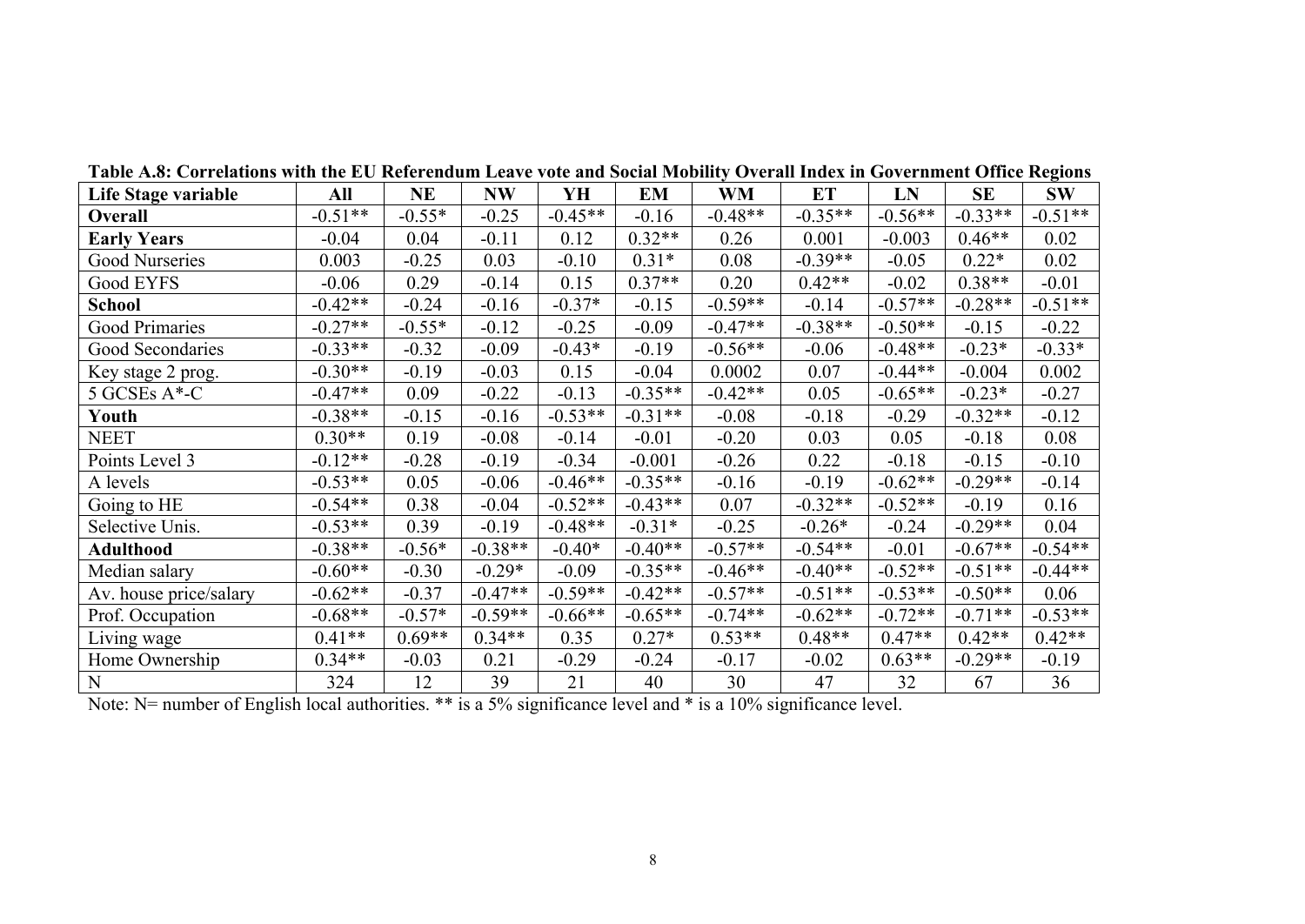| Bath & NE Somerset 42.15  | Birmingham<br>50.42     | <b>Bradford</b><br>54.23 | <b>Brighton</b><br>Hove<br>and | 38.27<br><b>Bristol</b>   |
|---------------------------|-------------------------|--------------------------|--------------------------------|---------------------------|
|                           |                         |                          | 31.38                          |                           |
| 26.15<br>Cambridge        | 51.04<br>Canterbury     | Chelmsford<br>52.83      | Carlisle<br>60.14              | Cheshire West and Chester |
|                           |                         |                          |                                | 50.68                     |
| Chichester<br>50.92       | Truro (Cornwall) 56.52  | 57.55<br>County Durham   | 55.6<br>Coventry               | Derby<br>57.22            |
| East Cambridgeshire 50.92 | Exeter $44.72$          | Gloucester 58.5          | 49.03<br>Harrogate             | Herefordshire 59.22       |
| Kingston upon Hull 67.62  | 51.08<br>Lancaster      | Leeds $49.69$            | Leicester<br>48.92             | Lichfield 58.81           |
| Lincoln<br>56.94          | 41.81<br>Liverpool      | 39.64<br>Manchester      | Mendip<br>48.93                | Newcastle upon Tyne 49.3  |
| Norwich<br>43.76          | Nottingham<br>50.84     | Oxford<br>29.73          | Peterborough 60.89             | Plymouth 59.94            |
| 58.08<br>Portsmouth       | Preston 53.31           | Salford<br>56.81         | Sheffield<br>50.99             | Southampton<br>53.8       |
| St Albans<br>37.29        | 69.36<br>Stoke-on-Trent | Sunderland<br>61.34      | Wakefield<br>66.36             | Wiltshire 52.49           |
| Winchester<br>41.07       | 62.57<br>Wolverhampton  | 53.68<br>Worcester       | York 41.96                     |                           |

#### **Table A.9: List of Cities percentage of leave vote**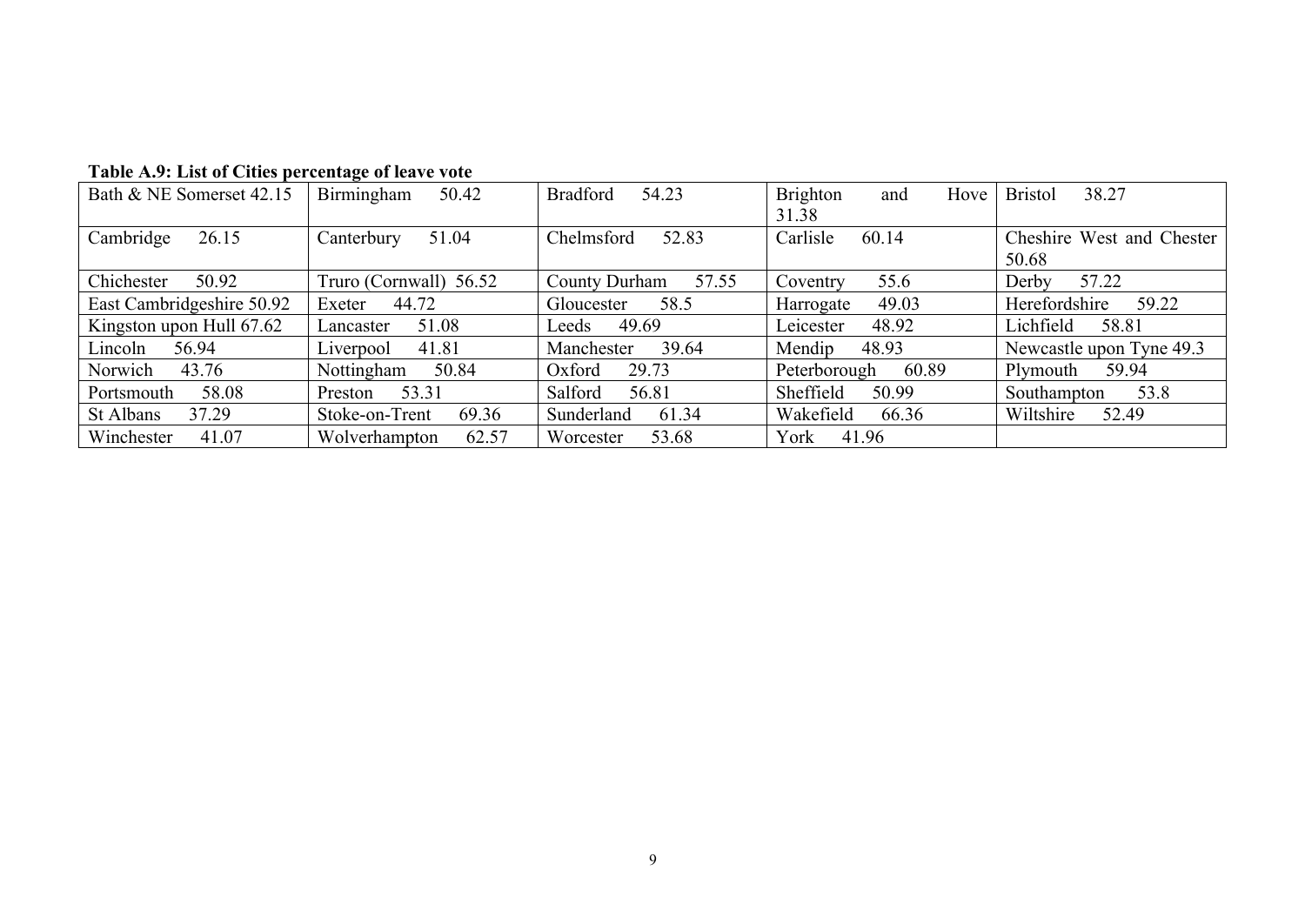

**Figure A.1: Scatter Plots of % Leave Vote with Median Weekly Wage**

**Figure A.2: Scatter Plots of % Leave Vote with Average House Price/Salary**

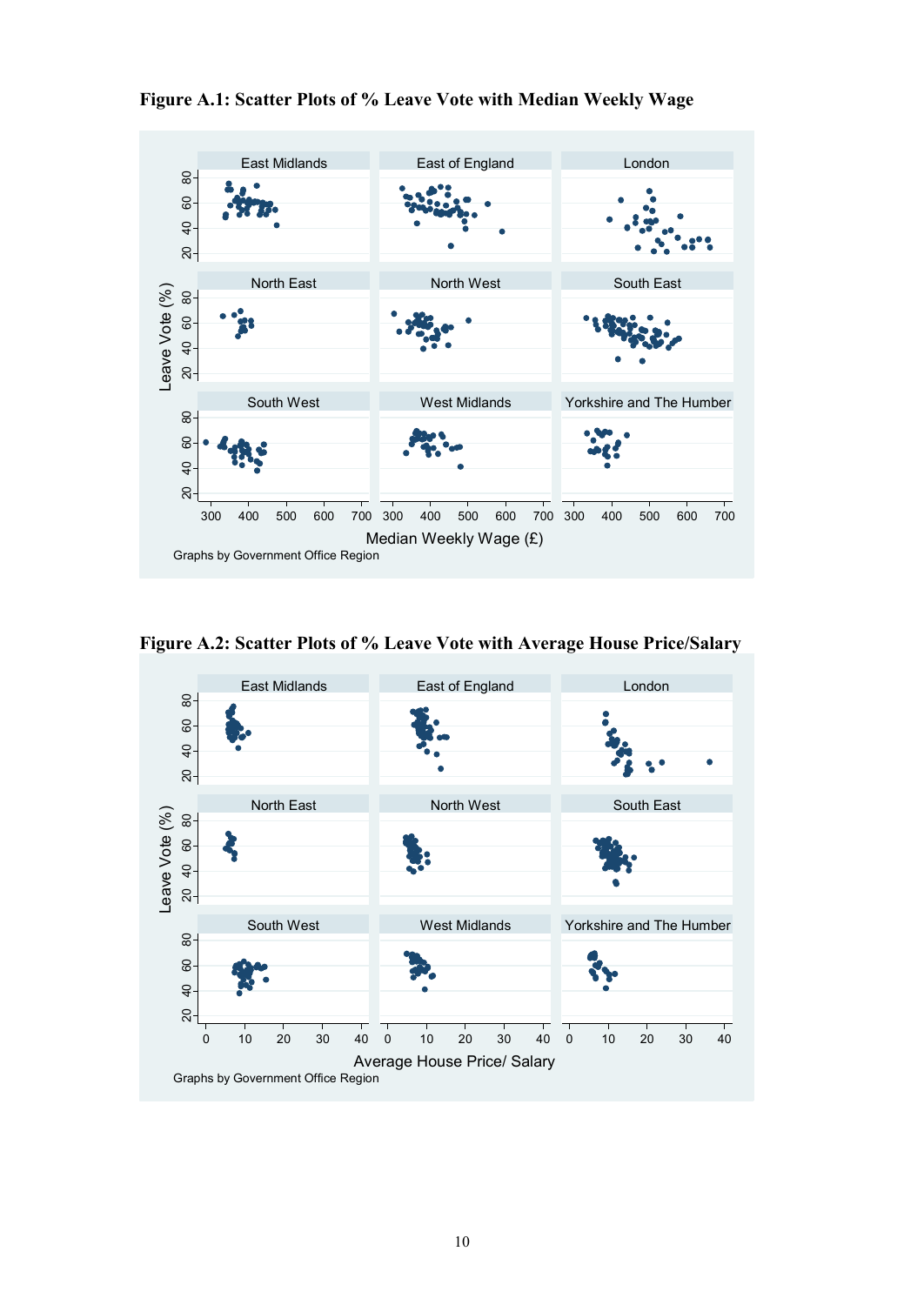

**Figure A.3: Scatter Plots of % Leave Vote with % of Managers and Professionals**

**Figure A.4: Scatter Plots of % Leave Vote with % earning less than Living Wage**